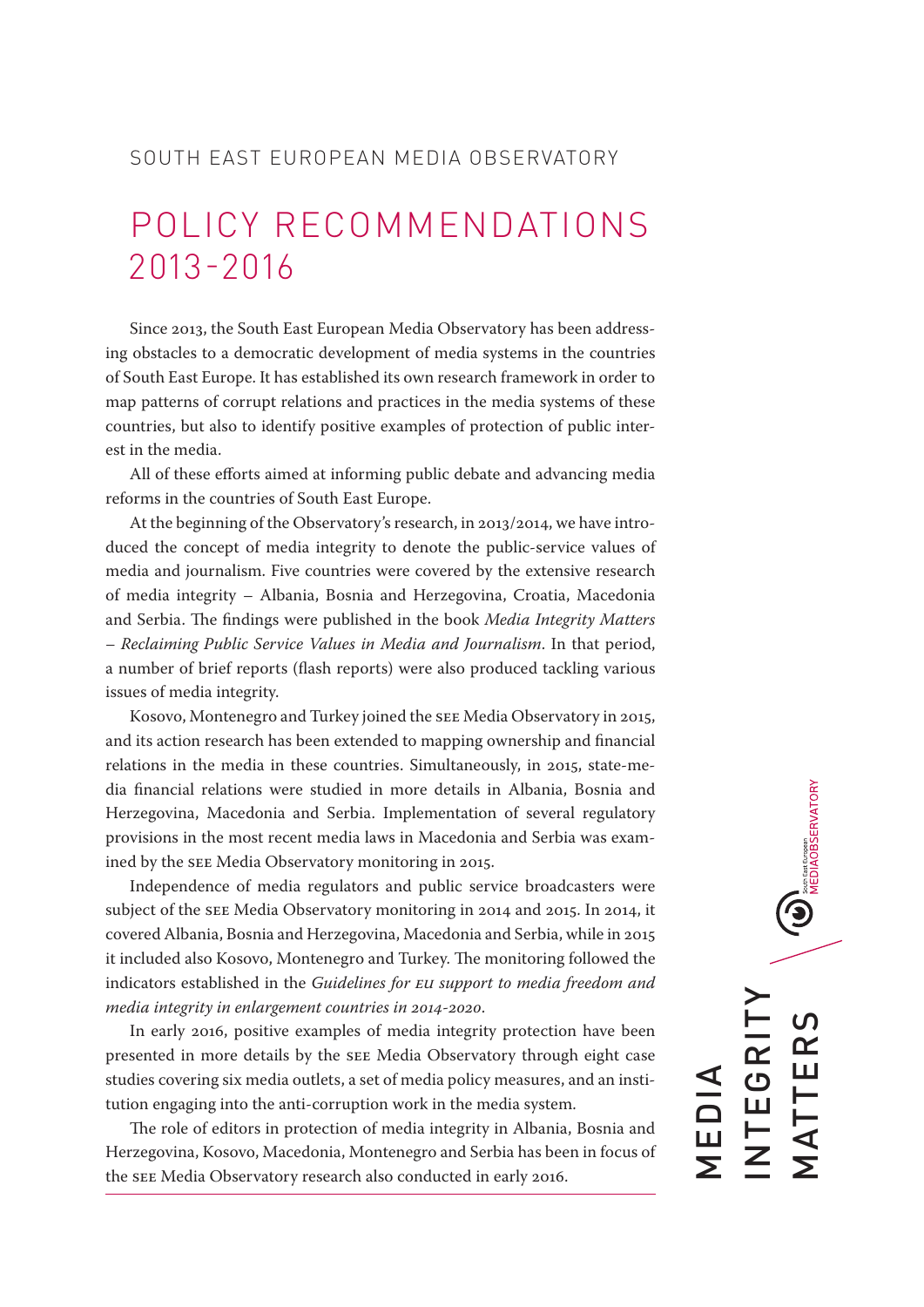All research reports of the SEE Media Observatory incorporated policy recommendations for further actions.

This paper will provide overview of the recommendations elaborated in the Observatory's research reports between 2013 and 2016. The recommendations will be presented for eight countries covered by the SEE Media Observatory in that period. However, after becoming an EU Member State, Croatia was not covered by the Observatory's research any more.

Several recommendations were excluded from the overview taking into account new developments in some countries which made them outdated.

# ALBANIA

ILDA LONDO

#### MEDIA POLICY

- 1. Expanding the base of actors that contribute to media policy development, and ensuring through various discussion forums that their contribution, if relevant, becomes part of the legislation, would help enhance media policies and legislation adoption. Furthermore, the bodies responsible for drafting media policies should try to base their decisions on existing studies and research rather than solely on the feedback from actors that have vested interests.
- 2. Defamation has to be fully decriminalised.
- 3. The Freedom of Information Act's implementation has to be enhanced in order to serve the information needs.
- 4. The independence and authority of regulators should be strengthened by adopting formulas that limit political interference and pressure and by establishing a suitable funding scheme, while demanding their greater accountability to the public and increased transparency.
- 5. Civil society organisations should regularly monitor both the process of media policies drafting and their implementation in practice.

#### MEDIA OWENRSHIP

- 1. Transparency of official data provided by the regulator should be increased. The regulatory authority should establish an online register of the registered media outlets, listing ownership data and other relevant information.
- 2. The monitoring of dubious practices in ownership patterns should be increased. Apart from the regulatory body for broadcast media, this role can also be carried out by the competition authority, ensuring that controversial or hidden cases of ownership are investigated in a fair and transparent manner.
- 3. Cross-ownership rules should be reconsidered, given the tendencies towards concentration of the media market.

28

 $\sim$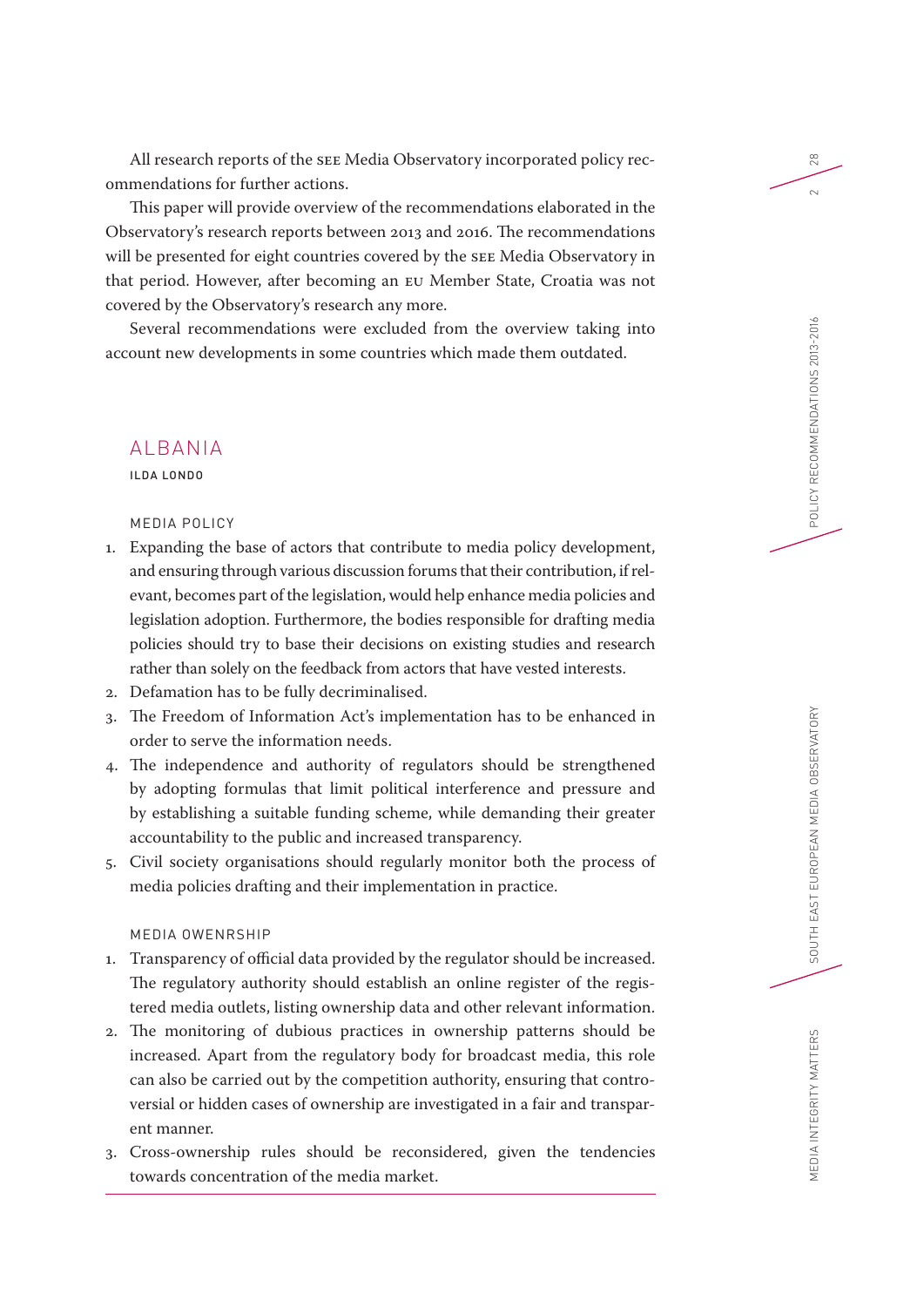#### MEDIA FINANCES

- 1. The regulations on media advertising and public funds should establish clear, easy-to-follow criteria on how advertising is distributed. The allocation of public funds to media can also be "centralised" for one body to monitor and approve, such as the Public Procurement Agency.
- 2. Data on advertising and on media market should be made public by independent sources as well as official sources, and should be easily accessible to the public.
- 3. Joint industry initiatives should be promoted, aimed at increasing the transparency of the media performance, the advertising market, and other aspects of media finances.

# PUBLIC SERVICE BROADCASTING

- 1. Political interference in the election of the Steering Council and in the daily operations of PSB should be eliminated.
- 2. The financing scheme of PSB should be improved and greater accountability in terms of finances, management, and fulfilment of the public service role should be required.
- 3. Practices that increase transparency of an institution vis-a-vis the public should be encouraged.
- 4. Amendments of strict legal and financial rules that might be restricting PSB in view of its specific nature should be considered.
- 5. Fair competition practices should be encouraged, to ensure that PSB and commercial media equally respect the rules (respect for intellectual property, respect for labour relations, etc.).

# JOURNALISTS, EDITORS AND JOURNALISM

- 1. The Labour inspectorate should enforce the Labour Code in the media and closely monitor its implementation.
- 2. Professional journalism should be encouraged through competitions, distribution of awards, and other initiatives.
- 3. Regular debates and exchange among journalists should be promoted to keep alive the discussion on professional norms and potential self-regulation.
- 4. Improving overall functionality of the media market, in such a way that media outlets can operate as businesses, and no longer as extensions of politics or business.
- 5. Improving labour relations and the economic situation of journalists, which would lead to better functioning newsrooms and reduce current workload.
- 6. Have clearly written and specified public editorial policy for media outlets, which the editor and newsroom can follow, and that will be transparent for the public, too.

28

 $\infty$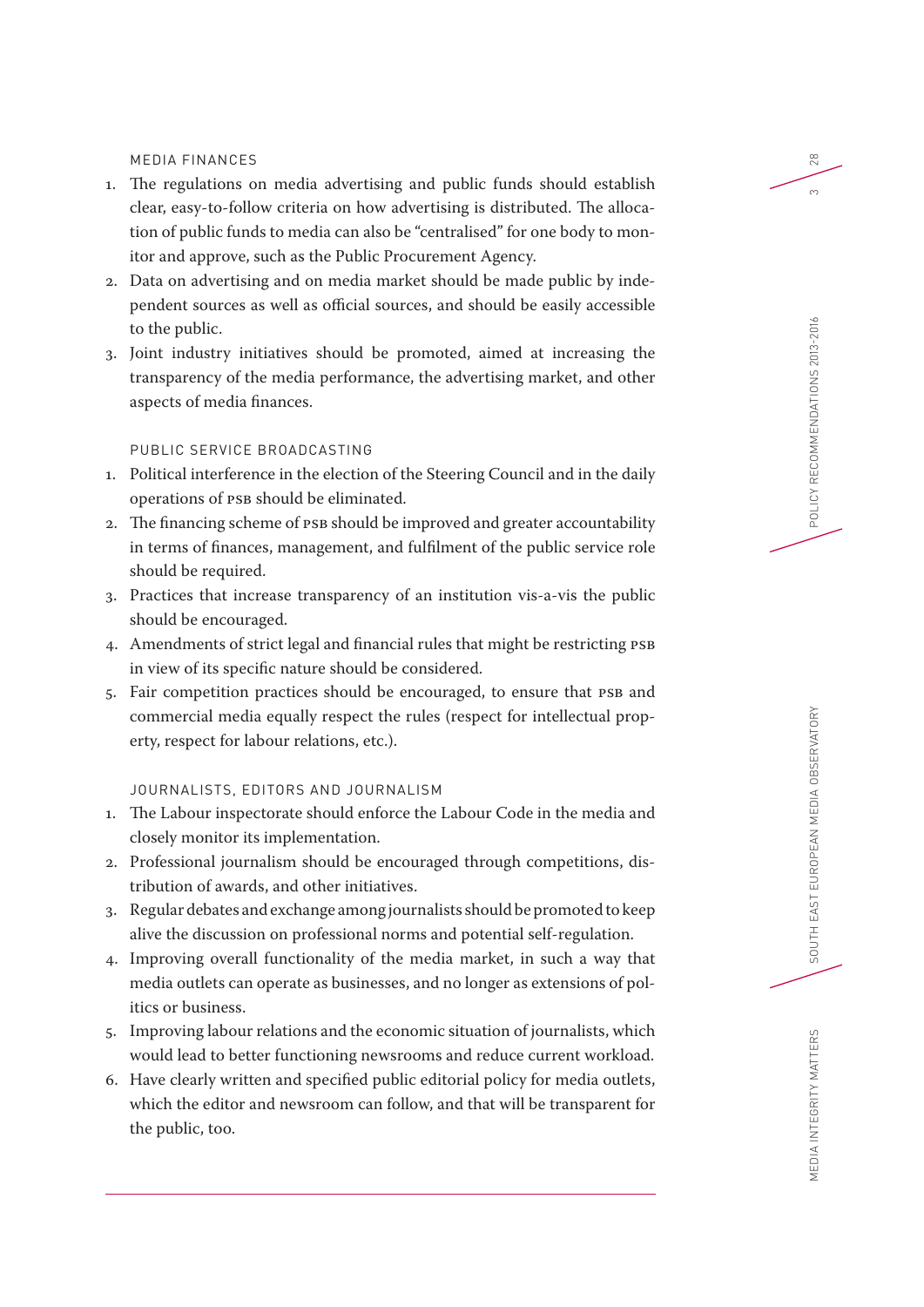# BOSNIA AND HERZEGOVINA

SANELA HODŽIĆ

# MEDIA POLICY

- 1. Research results should be a basis for policy initiatives. Preferably, a regular system of data collection, research and analysis of various aspects of the media sector should be established and integrated in the decision-making process. For this to be achieved, the capacities for relevant analyses of media sector should be enhanced within the state institutions, academia and the non-governmental sector.
- 2. Mechanisms for the prevention of overt influence of political actors on the media sector should be enhanced, through guarantees of editorial independence (most of all, by ensuring that members of the regulatory body, PSB governing bodies, and mangers/editors of media outlets are selected though an independent appointment procedure based on credentials, and by ensuring independent financing patterns). Finally, institutions relevant for the media sector (the Ministry of Communication, the Ministry of Finances, the Council of Competition, CRA etc.) should develop fiscal policies to enable media sustainability (tax subsidies, enabling advertising revenues for community media, etc.) and make media capable of producing plural and quality media content.
- 3. Existing laws should be enhanced to improve their clarity and assure their consistent implementation. For example, a more precise definition of "incitement to hatred" (in the Criminal Codes) and standards for establishing "emotional distress" (in the Libel Law) are needed. With regard to Freedom of Information Act (FOIA), more guarantees should be provided for the transparency of public information, including sanctions against the institutions that fail to act in accordance with the law (stipulated in the state FOIA, but not also in the entity FOIAs). This also includes better regulation of transparency and legitimacy of government funding for the media, as well as a review of the status of public local media.
- 4. Transparency of media businesses should be improved, most of all the transparency of ownership and financing patterns.
- 5. Capacities of different actors to contribute to a better implementation and development of media policies should be enhanced. This includes especially enhancement of CRA's capacities and the protection of its independence in the context of current pressures on this institution. Civil society organisations should also be developing their capacities to inform and actively influence media policies instead of pursuing a reactive approach to precarious policy initiatives.
- 6. Civil society organisations, in cooperation with the Institution of Human Rights Ombudsman and international institutions, and possibly with other state institutions, should be involved in policy developments, in order to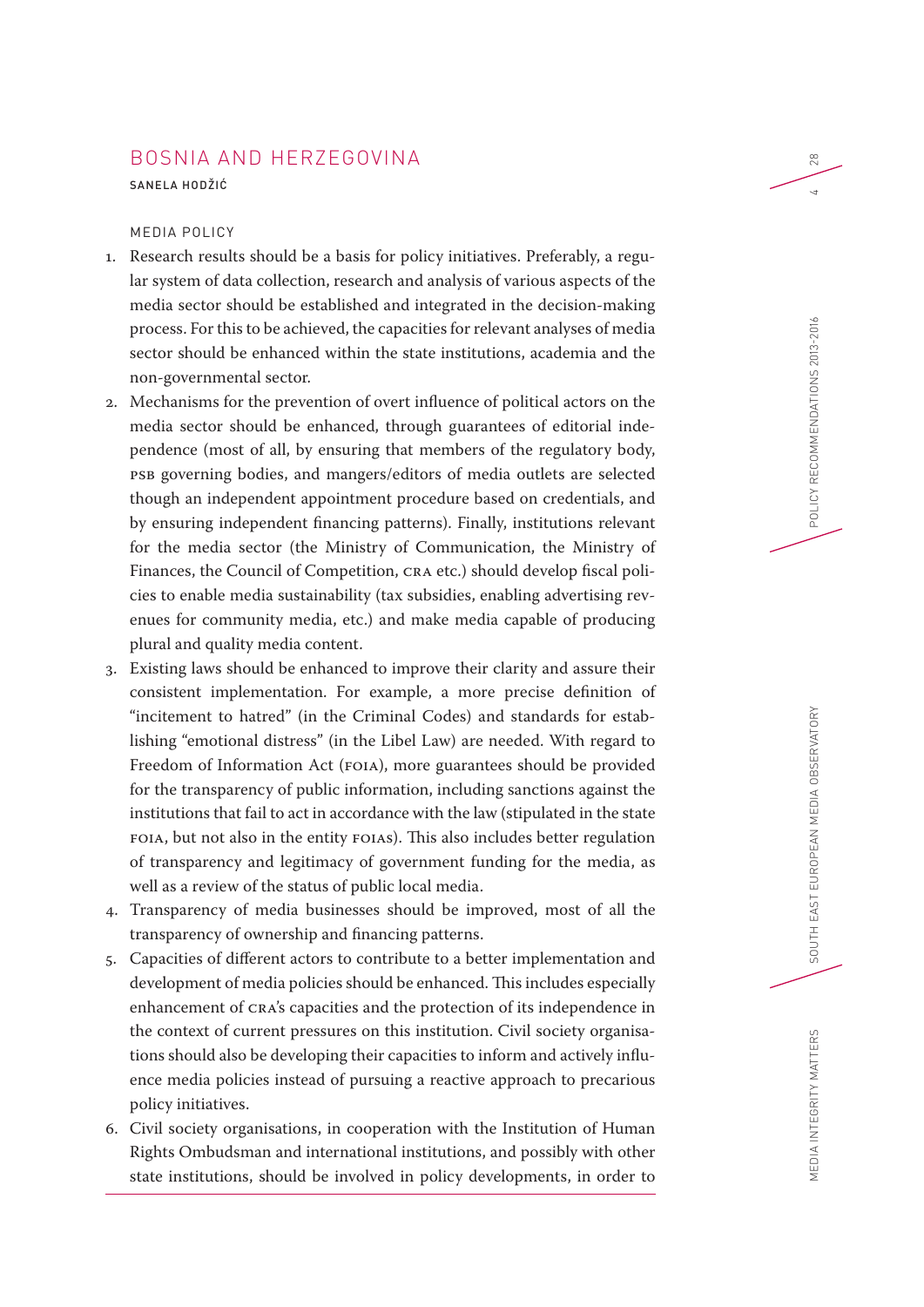prevent possibly detrimental policy changes (such as those that have been initiated recently) and to contribute to best policy solutions.

# MEDIA OWNERSHIP

- 1. Transparency of official data on media ownership should be enhanced; more specifically, court registries of business entities in RS should provide the information through online platforms. The online register of businesses in FBIH provided by website www.pravosudje.ba is a good step forward; preferably, online registers should be centralised or linked to make access easier. The online register of broadcasters provided by CRA should include information on media owners.
- 2. Policies, the institutional and self-regulatory framework should be developed to address lack of transparency of online media. Researches of the websites operating as media businesses that have not been officially registered as such should be initiated; online media should be encouraged to publish information on ownership and contact information on their websites and to actively engage in the self-regulatory system to promote professional norms. Self-regulatory system should encourage websites to officially register and the advertising market should treat it as an absolute prerequisite for taking part in advertising contracts.
- 3. Mechanisms of control over the official vs. hidden owners and capital should be developed. The municipal courts should guarantee that all conditions are met for a media business to be registered, including the respect for rules on conflict of interests, as well as rules on foreign ownership; state authorities should investigate possible controversial, hidden ownerships; media and civil society organisations can play a major role in unmasking the "suspicious" ownership patterns and making public possible affiliations of owners.
- 4. The legislative framework should be reconsidered and enhanced in order to limit "indirect" foreign ownership that was identified in few major cases.
- 5. The rules on conflict of interest of media managers and editors should be enhanced to prevent:
	- The influence of public officials on the editorial policies of media that they do not officially own, but are presumably connected with (owned by family members, holding any kind of interest in the media);
	- The appointment of politically affiliated persons to the Board of Governors, or politically engaged editors; the opinion of media employees within both private and public media should play a role in the appointing procedures.
- 6. The legislation preventing the concentration of ownership should be adopted, in cooperation with the Council of Competition, CRA, Ministry of Communication and other relevant institutions.
- 7. The status of local public media should be resolved, in terms of assuring its public interest role (research and consultations with citizens and experts

28

<u>က</u>

MEDIA INTEGRITY MATTERS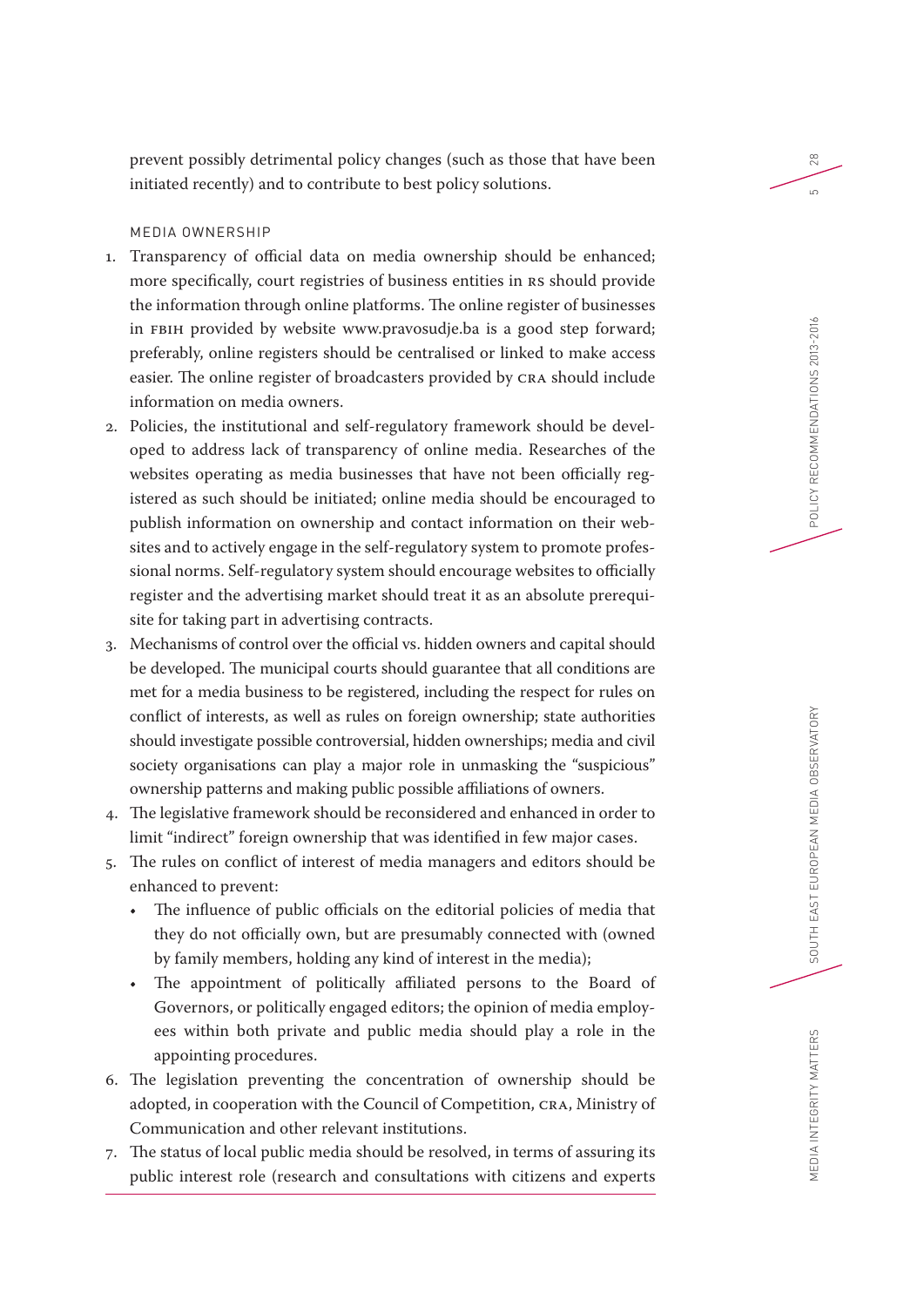to establish if the public interest is satisfied or how it can be better satisfied through these public media), editorial independence (mechanisms for securing independent appointing procedures and financing not dependent on arbitrary decisions of a current local government) and competition (the media industry and the Council of Competition should develop policies to assure that local public media do not constitute inadmissible competition to the local private media that are competing for the same advertising sources). These media could be partly transformed to become community broadcasters; they could be networked to reduce the production costs, transformed into local offices of PSBs and in part privatised.

- 8. Controversies related to the ownership of the measurement system provider should be resolved, i.e. the ownership of the audience data provider Audience Measurement should be made transparent.
- 9. The public should be acquainted with the ownership patterns that possibly influence media integrity. More precisely, civil society organisation should seek to do so through public debates on the political economy of the media, through critical analysis of media practices indicative of the conflicting affiliations of media outlets, through reactions to problematic appointments of media managers and editors, and other activities.

#### MEDIA FINANCES

- 1. Government institutions should be proactively publishing information related to media financing. All governmental institutions should be required to proactively publish such information, including regular budget funding, subsidies and advertising, which can be advocated in the context of implementation of the newly adopted Strategy and Action Plan for the Fight against Corruption. The Agency for Prevention and Coordination of the Fight against Corruption (APIK) can have an important role in advocating these changes. Transparency requirements can also be introduced as a required part of the internal statutes of institutions, through possible changes to the Law on Public Companies to increase transparency of advertising practices, etc.
- 2. Media outlets should publish information on any type of funding coming from government institutions. The rules and practices of the Communication Regulatory Agency (CRA) can be changed in order to publish such information in the centralised register of broadcasters administered by CRA. Furthermore, the associations of media outlets can introduce this requirement for their members. APIK can play an important role in advocating these changes.
- 3. The government funding for media should categorically be developed around the criteria of public interest. The inclusion of the criteria of public interest should be an obligatory requirement for every type of funding (grants and advertising) and every government institution.

28

 $\sim$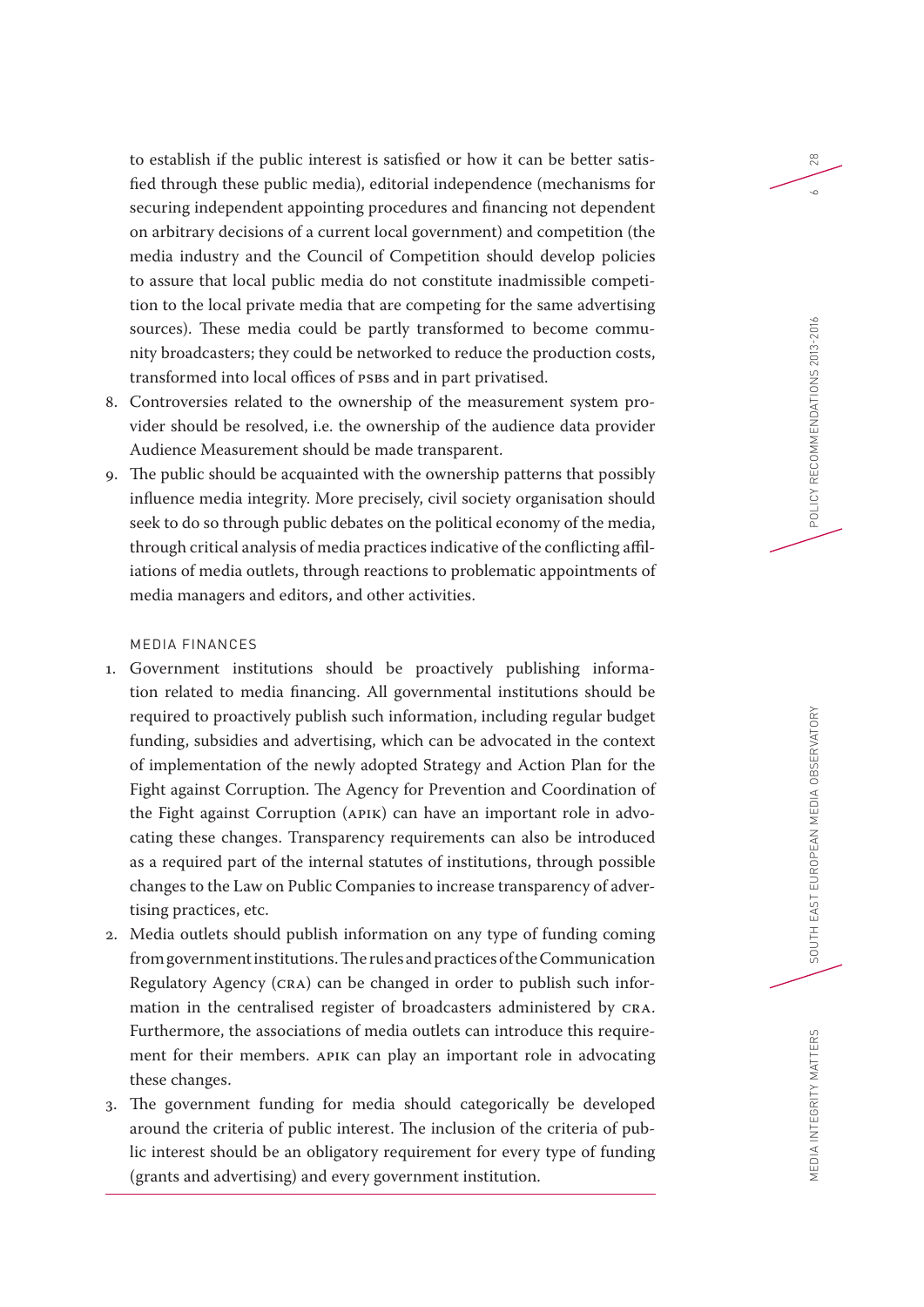- 4. Common understanding on all state levels of what makes "public interest" in these funding schemes should be assured. State and entity governments, as well as public institutions such as APIK and CRA can each play an important role. Public interest should be specified in order to limit misuse of this funding, but also should allow for a wide range of particular aspects of the public interest, depending on priorities in the specific community.
- 5. Allocation of government subsidies should be made on a competitive basis, under a public call, and within the above criteria of public interest, regardless of the type of media. In addition, the results of the any funded projects should be monitored and taken into account in future government funding.
- 6. Political bodies should not directly make decisions on government funding for media, in order to prevent political instrumentalisation. The possibility of introducing an independent body, a committee including a wide range of social actors, should be explored and advocated; alternatively, media regulator could lead the decision process.
- 7. Independent public funding for the production of content with public relevance should be provided at the state level. Part of the income collected from the telecommunication licence, or part of the collected VAT could form the basis for such funds.
- 8. Part of the government funding to the media should be directed towards support for training and permanent education of media professionals in terms of journalism and business skills. This can be done through support for professional associations or media training organisations.
- 9. The Council of Competition, the Communications Regulatory Agency, as well as media representatives and association should jointly reconsider the status of local public media and identify the best way to provide the missing guarantee of editorial independence, as well as to ensure the public interest role of these media outlets. One such guarantee of editorial independence could be multi-year funding, which would prevent funding from being made conditional on editorial support for particular political elites and affiliated business actors.
- 10. The state Parliament, in consultation with the managerial boards of the three public service broadcasters, should urgently find an efficient solution for the collection of RTV fees. Collection through electric bills should again be considered. In addition, to prevent further financial deterioration of PSB, an efficient share of the collected fee should be guaranteed, and finally the rationalisation of the system should be enacted.
- 11. The domestic advertising market should be protected from the excessive outflow of revenues to foreign markets. The media industry and audience data providers should maintain the practice of concealing information on the audience reach of foreign outlets in BiH; the media industry should also advocate for positive solutions on the international level and on the level of national policies.

28

 $\sim$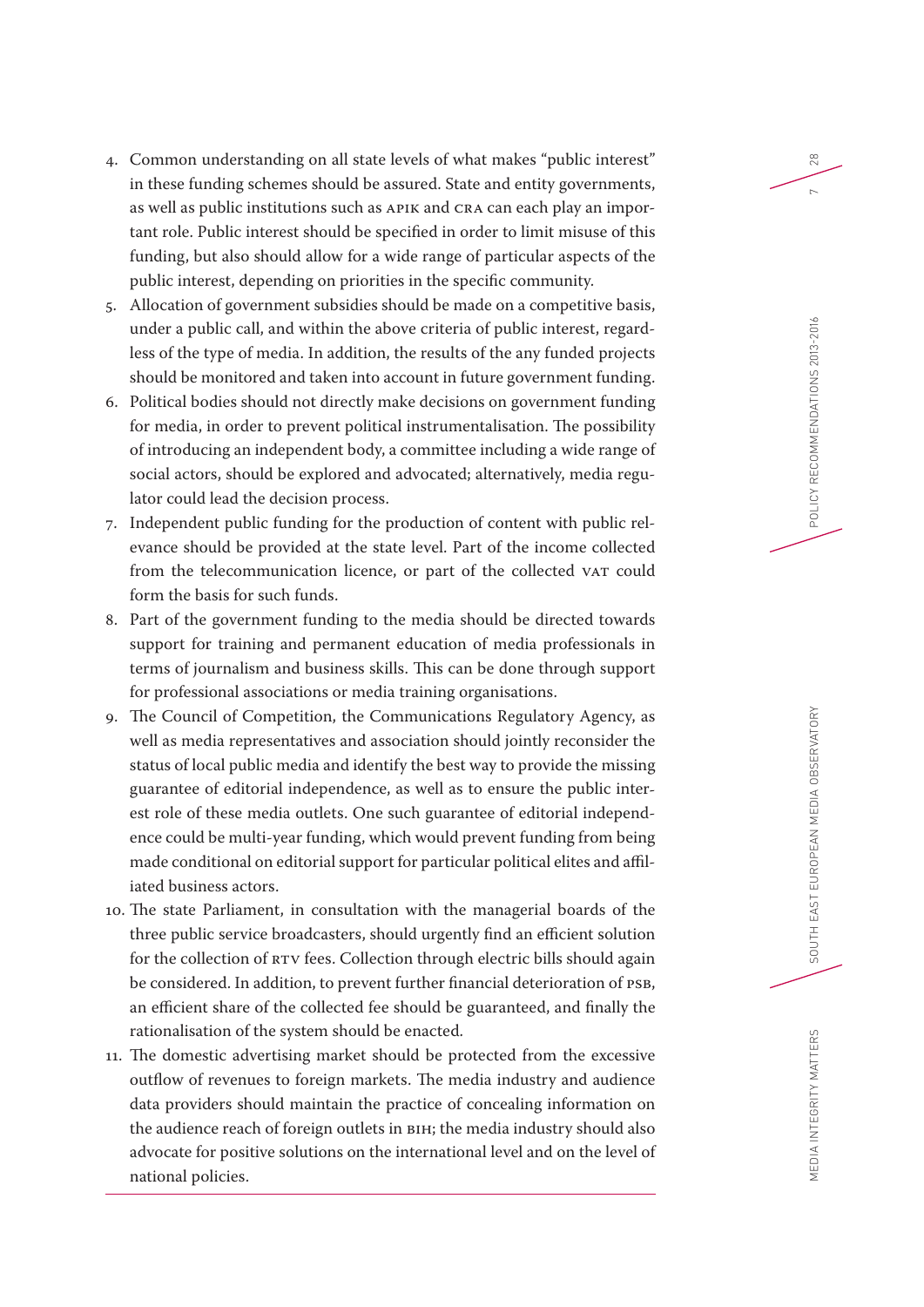- 12. The audience measurement system and use of measurement data should be enhanced. Improvements to the audience measurement system in the radio (people meters), print (circulations) and online media sectors (greater use of the system providing detailed information on user behaviour and demographics) would be beneficial to the promotion of media integrity, but depends on the business interests and financial capacities of media outlets.
- 13. The media industry should assure that the TV audience measurement is reliable and financially sustainable, which calls for independent audits, providing advertisers with substantiation of data reliability, as well as sustainable pattern of financing of audience measurement system.<sup>1</sup>

# PUBLIC SERVICE BROADCASTING

- 1. Guarantees against the politicisation of appointment procedures for the Board of Governors should be ensured: a) instead of the Parliament/ National Assembly having absolute power in the process (as in *RTVFBiH* and since recently in *RTRS*), CRA as an independent state agency should be preparing the list of candidates; b) the criteria for assessing the competences of candidates should be established in detail and implemented rigorously; c) the failure to appoint the best-ranked candidates should not be tolerated, i.e. the reasons for non-appointment should be established; d) possible politically motivated dismissal of the board members should be discouraged by establishing a transparent and well specified complaint procedure. The current trends seem to be opposite and seem to enable arbitrary decisions, which is why civil society initiatives are highly needed.
- 2. The guarantees of the autonomy of PSB through independent sources of revenues should be provided. Measures should be provided to assure that the government funding is not in any way conditioned, and direct public subsidies for "infrastructure and other technical costs" should be withheld (as recommended by Article 19 organisation) and dedicated instead to programme production. In sum, the legal framework and the implementation mechanisms should assure that the funds provided are sufficient for an optimal functioning of PSB. 2 Taxes should be determined based on the assessed need and in consultations with PSB representatives.
- 3. The proportion of advertising revenues should be limited in such a way as to ensure that a) the public service broadcasters are not overly dependent on advertising, and b) the private media are not unduly jeopardised by excessive advertising on PSB under circumstances possibly constituting unfair competition. However, these decisions should be delivered timely and only

28

 $\infty$ 

MEDIA INTEGRITY MATTERS

In the meantime, one of them stopped providing audience measurement.

<sup>2</sup> At the time of the report, in June 2016, the state level broadcaster *BHRT* announced that it will stop broadcasting because of financial difficulties. The other two public broadcasters, *RTRS* and *FTV*, failed to pay their debt to *BHRT*, despite the obligations provided in the Law on public broadcasting system.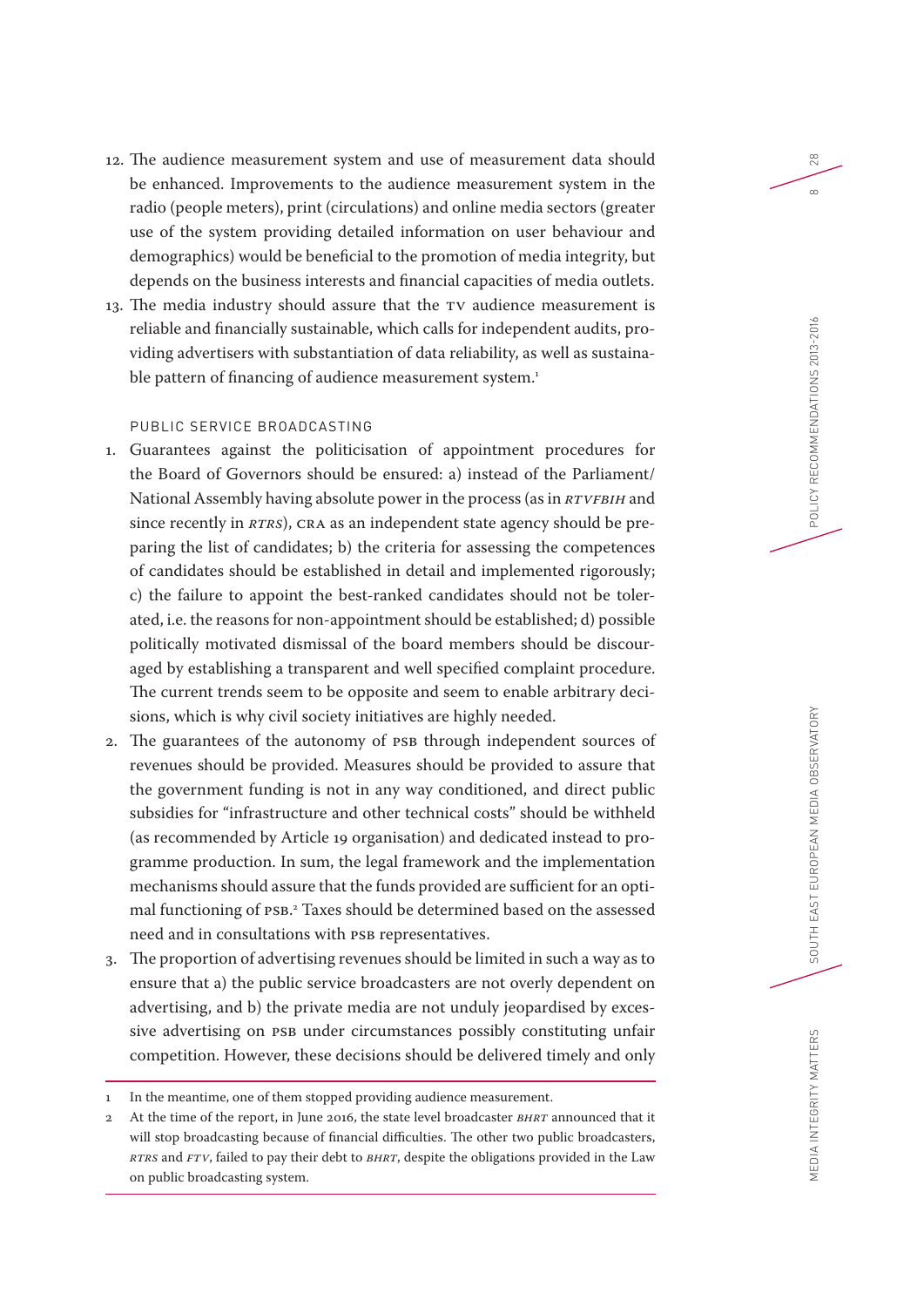if the sustainability of the PSB will not be jeopardised, i.e. if the public service broadcasters are provided with sufficient funds for their technical, administrative and production costs.

- 4. A corporation within the PSB system should be established in order to, inter alia, a) rationalise the costs of PSB, b) develop a common advertising strategy and practices of three broadcasters, c) coordinate all other activities related to the technological development and management of the transmission network, d) coordinate the steps leading to digitalisation. Advocacy for the establishment of the Corporation is hampered by the lack of political will among decision makers.
- 5. The public service remit should be elaborated and procedures to guarantee its fulfilment assured. The public service remit should reflect the complexities of the country and seek to satisfy the needs of all constituents of BH population; this could include the establishment of a monitoring system to assess how the programming obligations are fulfilled (perhaps through enabling CRA or civil society organisations to do the monitoring), and transparent procedures for complaints over PSB programmes. Consultations with citizens through (lawfully appointed) programming councils should play a substantial role in the process.

# JOURNALISTS, EDITORS AND JOURNALISM

- 1. Funds for the production of media content of public significance should be provided, while assuring that the distribution of funds is transparent and based on programming criteria and public interest.
- 2. Advocacy for a better protection of the labour rights of journalists, and protection of media freedoms, through a constant monitoring of relevant cases, provision of support for journalists suffering pressures, and advocacy for respect of journalists' rights and autonomy.
- 3. A common platform should be set up in which all journalist associations would participate, advocating for common interests of all journalists in the country, regardless of entity and ethnic origin – for example, campaigning for transparency, self-regulation, media credibility and protection of journalists.
- 4. Promotion of trade union and professional organising among journalists, especially within private media where trade union organising virtually does not exist.
- 5. Promotion of the accountability of various social actors for pressures and attacks on journalists and media, especially accountability of public figures. This should include harsh public condemnation and legal proceedings in cases of attacks or pressures on journalists.
- 6. Media outlets, primarily the public ones, but also the private, should introduce/revise their internal documents in order to include/improve guarantees of editorial independence and thus restore their credentials and public trust. These changes of internal norms should include the following:

28

 $\circ$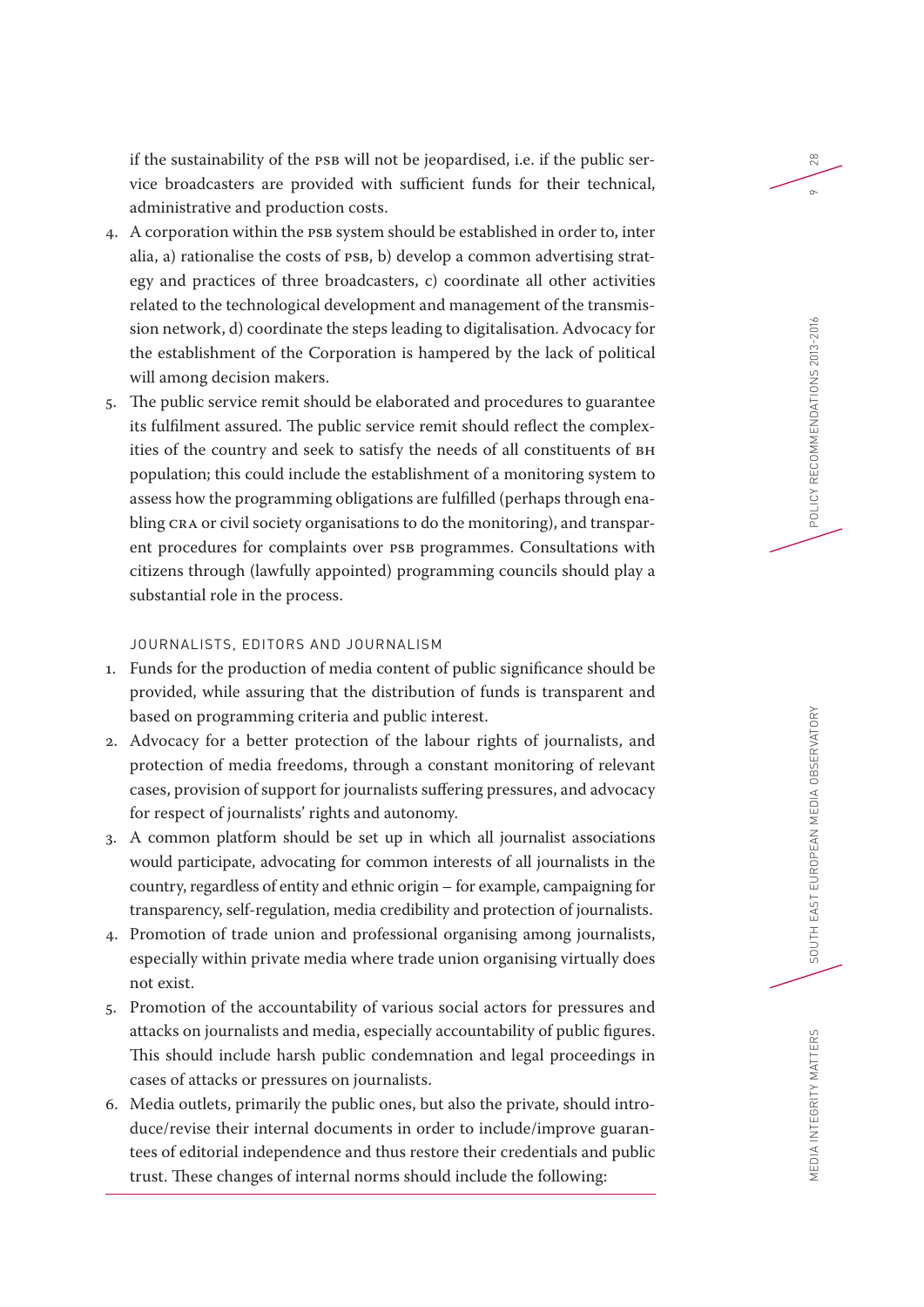- Specifying the minimum level of education and extent of professional experience required for the candidates for the position of editors, as well as any additional credentials that will be preferred in the selection process. Participants in this research study placed special emphasis on the experience and education of editors;
- Depoliticisation of the process of appointment of media managers, and subsequently of the appointments of editors in the media should be a long-term goal, but in the meantime professional credentials should be made at least equally relevant as criteria in appointment procedures;
- A clear distinction between the position of media owners and media editors, one that would serve to demonstrate at least the minimum professional credibility of a media outlet;
- Specifying any conditions that disqualify editors for a particular position, mainly in relation to possible conflict of interests, based on particular political affiliations and including interests in other, media-related businesses;
- Introducing regular consultations with the journalists within the media outlet about specific appointments and dismissals, as an additional check on the professional integrity of the candidates/editors;
- Detailed specification of which violations of editorial work duties would justify dismissal, in order to render obsolete arbitrary decisions of the management in this regard;
- Changes to the internal norms of media outlets should be promoted by the associations of media and by associations of journalists. International donors, as well as local government institutions should require media to provide guarantees of editorial independence in place as a condition of eligibility for receiving any grants they offer to media outlets.
- 7. Media outlets should improve transparency concerning the position of editors. This would include not only adopting adequate norms related to appointment, dismissal, duties, and the rights and responsibilities of editors, but also making them easily available. They should actively publish information about calls for editors, the applicants, appointment procedures and decisions, as well as publish the biographies of current editors, and specific information about the reasons for any demotions or dismissals. Public media have particular responsibilities towards the public in this regard, but for private media this would also be a way to demonstrate their professional credentials and gain public trust.
- 8. The labour contracts of editors should include a clause on editorial independence. This should be a matter of collective bargaining at the level of professional trade union organisations (FBIH and RS), but also at the level of trade unions in specific media organisations and by the associations of journalists.
- 9. The pressures on editors through financial conditioning should also be prevented through structural changes in patterns of government financing for

28

 $\supseteq$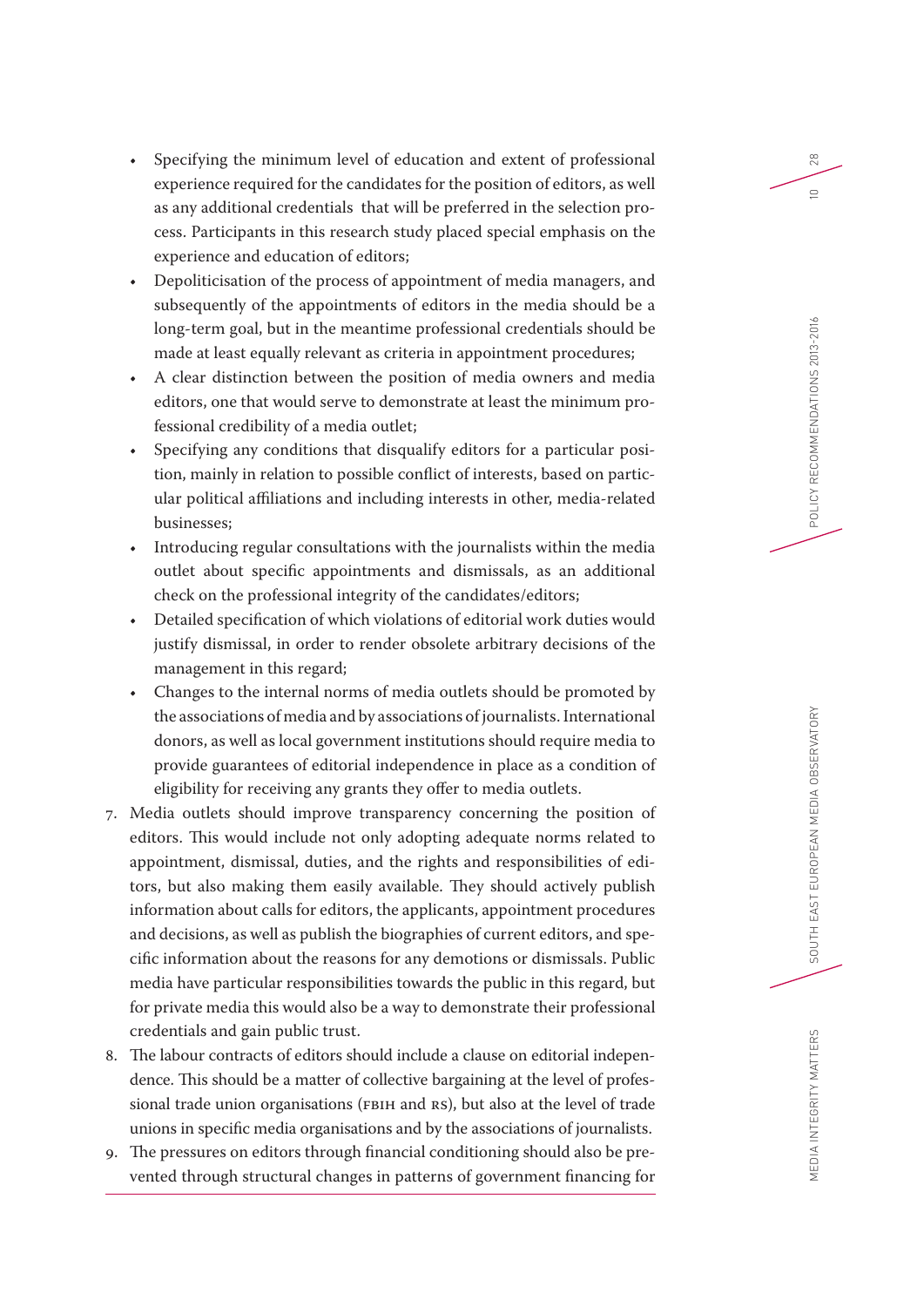the media. At the same time, donor support is an indispensable source of alternative financing that could facilitate greater editorial independence.

- 10. More consistent institutional support for editors exposed to pressures and attempts to influence their editorial decisions should be developed. This would include assurances that the judicial procedures related to the employment-related status of media editors will be treated promptly and with due attention. It would also mean assurances of legal support for editors in any conflict with the management, provided by the professional organisations. The safety of editors should be assured by state security bodies but also by the cautious practices of the media outlets and through support of other media (for example by republishing of information that led to the security threats, which would presumably defuse some of the threats against the particular media outlet/editor).
- 11. Continuing education for editors and potential future editors, involving up-to-date education in professional skills and techniques, including professional ethics, should be organised. This is a recommendation both for organisations that offer such training and for the international donors, but also for the editors themselves to seek and engage in opportunities for professional improvement.
- 12. Organising around issues related to the position and role of editors should be introduced. Editors should exchange experiences on any problems they face concerning their position and editorial decisions (some respondents recommended periodic meetings of editors) and advocate for change. Professional integrity should be put back on the table, discussed, defended and promoted through collective organising. Any substantial restoration of the role of editors and their public image can only be done from within the media community.

# CROATIA

HELENA POPOVIĆ

MEDIA POLICY

- 1. A new Media Act should be formulated, since the current law has several setbacks.
	- It applies to all media in one part, and specifically to the press in the other. However, this distinction is often blurred and it requires a careful reading to estimate what applies to the press and what applies to all media, so these ambiguities should be eliminated and the provisions clearly defined.
	- The Media Act stipulates that the institution managing the Register of press media outlets and distributors in Croatia is the Croatian Chamber of Economy (CCE), an independent professional organisation

28

 $\equiv$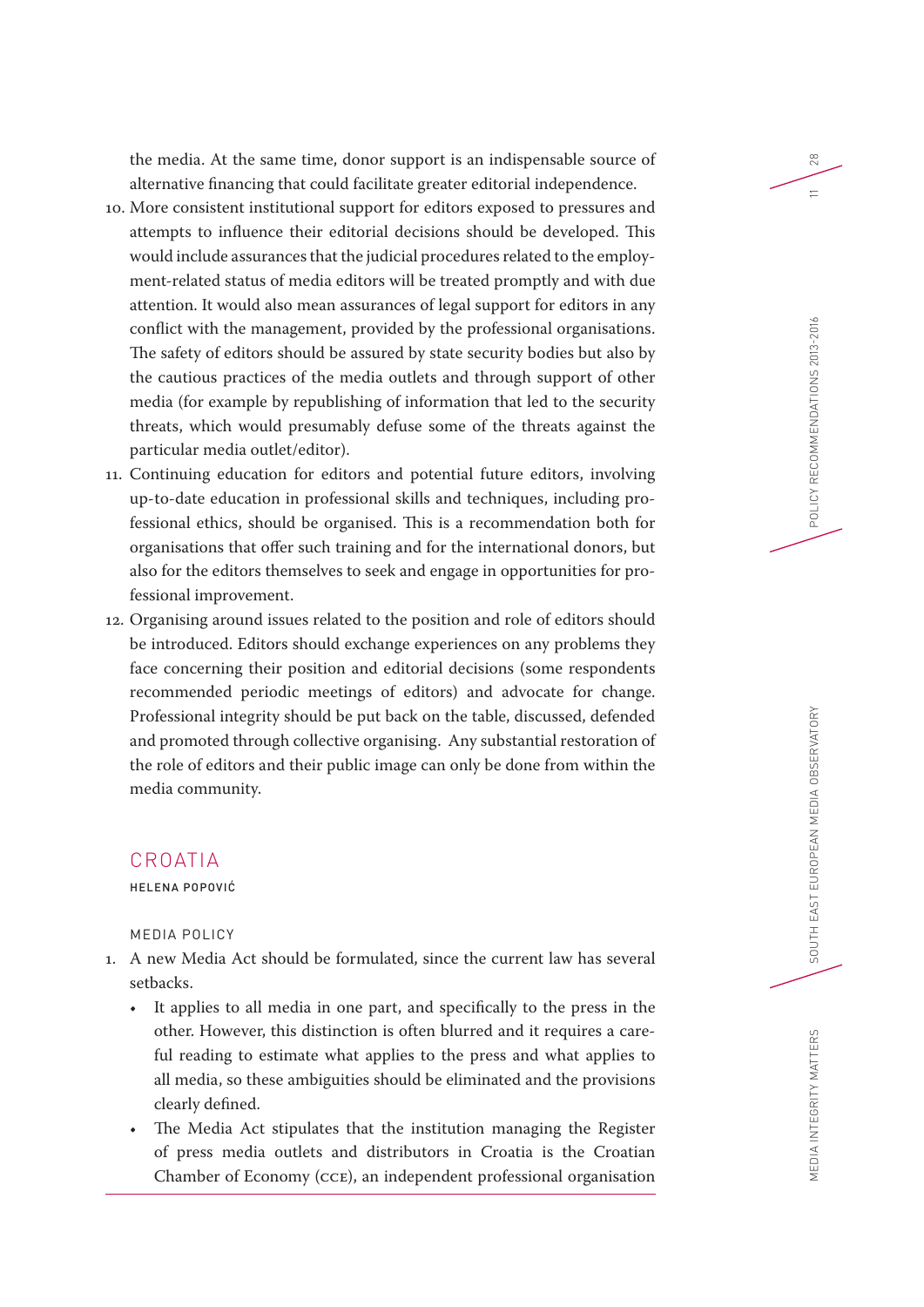with compulsory membership of every company registered with the Commercial Court. This institution should not be in charge of the Register, nor should the print media be separated from other type of media. Rather, they should be integrated and be the purview of one regulatory body that would be in charge of all news media – television, radio, web portals, and the press.

- All media outlets are obliged to provide the CCE with data on media ownership and this data has to be published in the Official Gazette annually. However, the data is only searchable for individual media outlets and since there is no special issue published by the Official Gazette that would include all the annual changes, this search is complex and longlasting. The data should be more easily available to interested parties.
- A new Media Act should include a provision that enables the regulator to erase from the Register the media that do not fulfil the provisions stipulated in the Media Act and do not respond to requests to do so (within a reasonable deadline).
- The annual financial data that media organisations have to submit to the CCE and publish in their own media are meagre, unstandardised, incomplete and not easily found. The regulatory body should define a standardised form that would be easily accessible via the websites of all the media outlets.
- 2. The capacities of the regulatory bodies should be strengthened in order for them to be able to monitor the media landscape in accordance with legislation. They should also connect more with public research institutions in performing these tasks.
- 3. The work of the regulatory bodies should be more carefully monitored and they should be held liable in the case of breach and/or inefficiency.
- 4. The conduct of media owners should be consistently monitored and, in the case of breach of the rules, penalised in accordance with the legislative provisions.
- 5. Commercial actors that indirectly influence media operations such as advertisers, marketing agencies, public relations agencies, as well as banks involved in media business should become a part of regulatory provisions in a way that limits their impact.

# MEDIA OWNERSHIP

- 1. Further limits on media concentration (including vertical and horizontal) should be introduced.
- 2. Clear and consistent database on ownership structure should be provided on the web page of the regulator, with a user-friendly interface for easy access and identification of connected persons.
- 3. News media should be granted specific status (differentiating them from other organisations operating on the market) tied to restrictions on the

28

 $\overline{2}$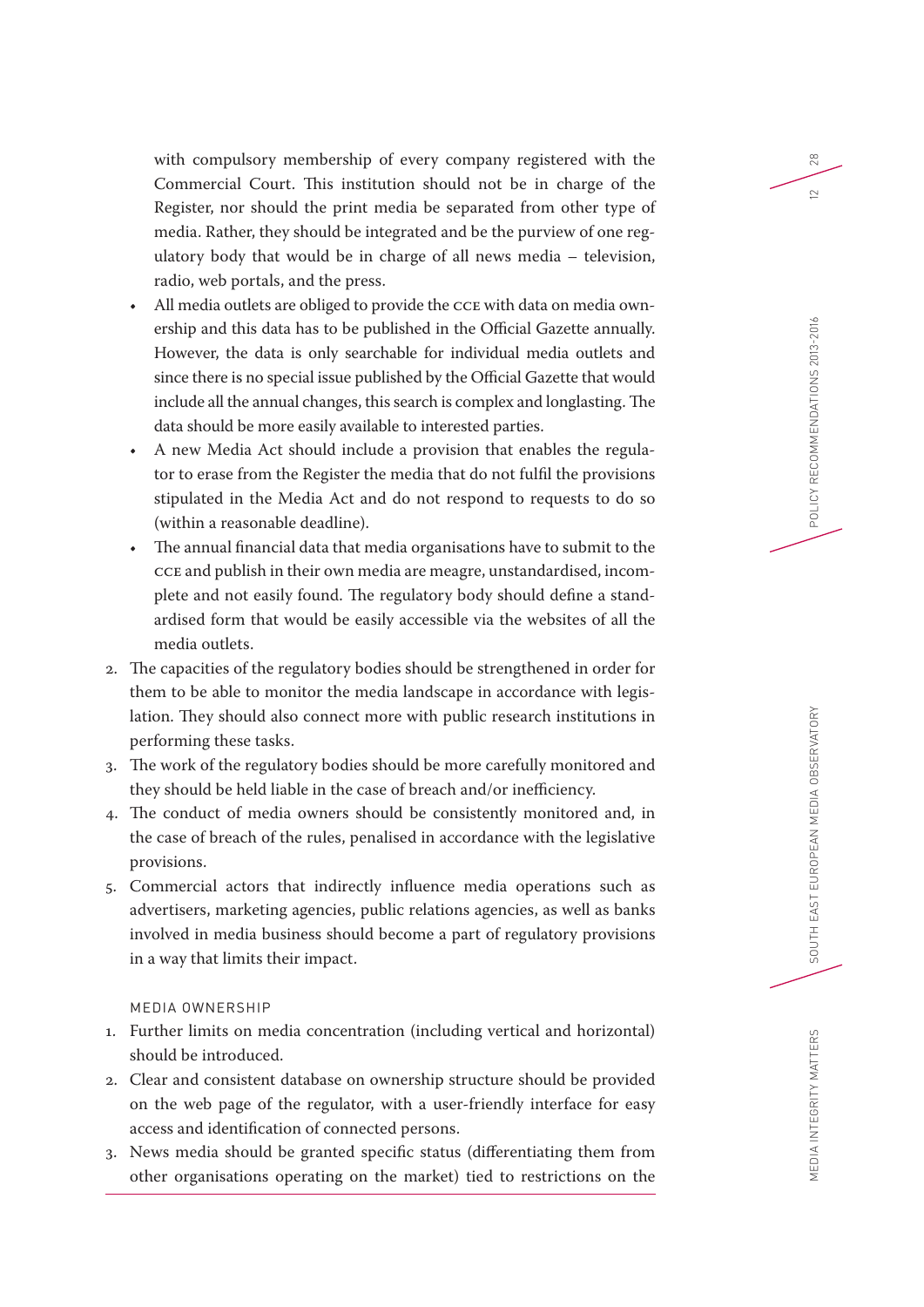broadening of ownership to the fields other than media-related (news media cannot be just another commodity).

# MEDIA FINANCES

- 1. The Fund for Pluralism should be restructured and all news media should be enabled to apply for resources, regardless of the platform (as long as they produce public service content).
- 2. More sustainability programmes should be set up for non-profit media, not only in terms of direct funding but also organisational support (premises etc.).
- 3. Higher VAT rate should be applicable to entertainment content in news media.

# PUBLIC SERVICE BROADCASTING

- 1. The transparency of the PSB finances and programming should be ensured. All relevant documents should be available on their website.
- 2. Expenses of the PSB should be streamlined but in a way that would not affect the public role of the PSB in ensuring quality content.
- 3. News programmes should be improved; these should not mimic commercial television but insist on news according to professional standards rather than pursuing audience share goals (more international news, less soft news etc.).

# JOURNALISTS AND JOURNALISM

- 1. The Croatian Journalist Association (CJA) should make the membership more restricted in the sense that being a member implies that ethical standards are followed. A breach of professional standards should be penalised. Homogenisation of journalists via different mechanisms should be one of the tasks of the CJA.
- 2. Legal support should be provided to journalists who do not have this type of support through a media organisation.
- 3. Media practices and content should be consistently monitored by a public research institution (clearly defined methodology, consistent monitoring and creating an archive) financed by the Ministry of Culture/State, in order to be able to allocate funds from the budget to media that operate in accordance with their public role.

# KOSOVO

ISUF BERISHA

# MEDIA POLICY

1. The Independent Media Commission (IMC) together with associations of journalists, should take a leading role and organise structured and informed debate among the media community, legislators and the public on the 28

 $\tilde{c}$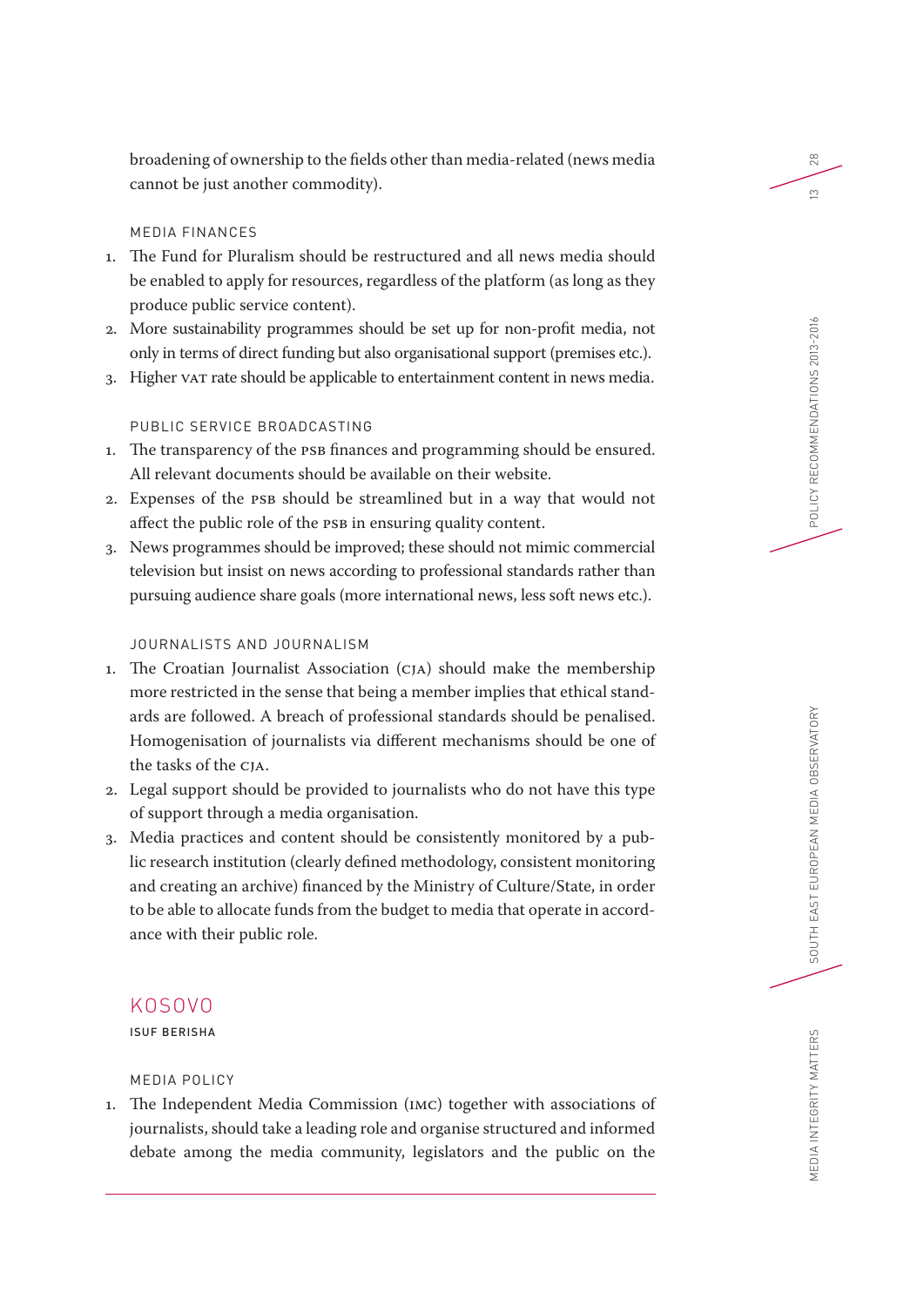challenges posed by the new online media both for media development and for society in general.

# MEDIA OWNERSHIP

- 1. Kosovo legislators and the IMC should pay much more attention to transparency of media ownership and media concentration. The IMC should take a leading role and initiate public debate on these issues, in order to engage both the media community and legislators.
- 2. The IMC should re-launch its initiative to adopt new regulations on media ownership and concentration.
- 3. The EU Commission should raise issues concerning the transparency of media ownership and media concentration in its dialogue with the Kosovo government on the criteria for the progress in the EU integration.

# JOURNALISTS, EDITORS AND JOURNALISM

- 1. There is a need for more research based on a larger sample of journalists and editors regarding various aspects of their situation. AJK should take the lead in this regard.
- 2. Journalists' associations should organise an informed solution-oriented debate on the current unsatisfactory situation of Kosovar journalists and editors.
- 3. Advocacy campaigns for better implementation of the legislation affecting media operation and the situation of journalists and editors should be organised by journalists' associations.
- 4. The Kosovo Labour Inspectorate should pay much more attention to the implementation of Labour Law at media organisations.
- 5. Journalists' associations should organise advocacy and public awareness-raising campaigns to draw attention to the current tendency towards political and economic influence over the media, with the aim of increasing public pressure on those involved to cease such activities.
- 6. Media associations and civil society should support those *RTK* editors and journalists who are struggling to defend their professional integrity against political and economic pressure.
- 7. The European Commission should pay more attention in dialogue with the Kosovo government to the issues of political and economic influence over the media, together with the problem of inadequate implementation of the laws affecting media operations and the situation of Kosovar journalists and editors.

28

 $\geq$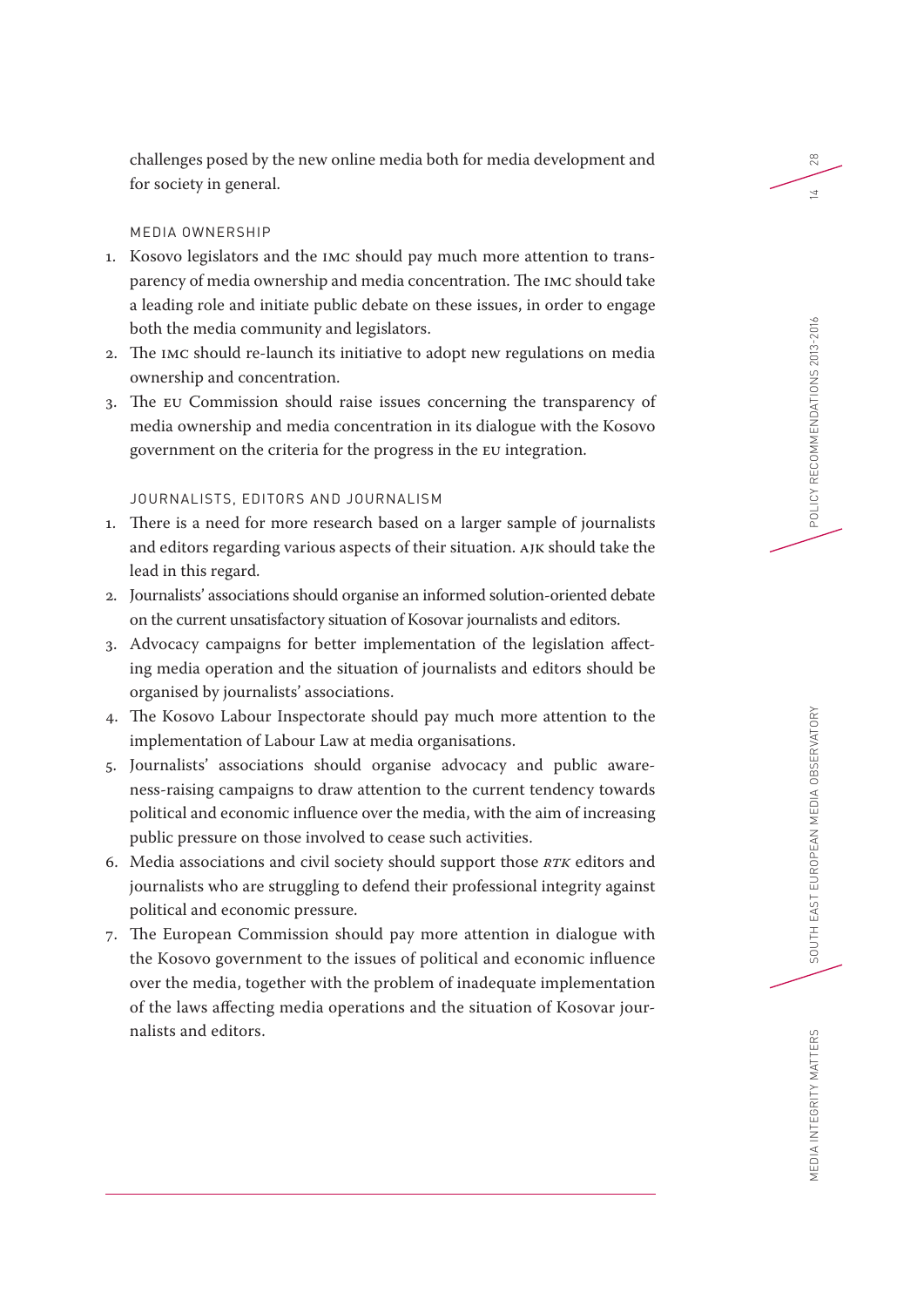# MACEDONIA

SNEŽANA TRPEVSKA, IGOR MICEVSKI, VESNA NIKODINOSKA AND LJUBICA GROZDANOVSKA-DIMISKOVSKA

# MEDIA POLICY

- 1. The merit-based system, established in the Law on Audio and Audiovisual Media Services, shall be fully and impartially applied in the appointment procedures for the members of the governing body of the Agency for Audio and Audiovisual Media Services. Each nomination for the members of the governing body shall be publicly discussed and examined during the appointment procedure in the Parliament taking into account expertise, qualifications, exceptional achievements and credibility of the candidates for the work entrusted to the governing body and for strengthening the public interest within the mission of the regulator.
- 2. The Agency needs to demonstrate full transparency of all decisions and activities, providing clear explanation, particularly for the actions which are disputed. The regulator may restrict access to information only for strictly confidential matters, applying the public interest values in the first place.
- 3. The license-awarding decisions of the Agency should be taken in an open, transparent and impartial manner and should be open for public scrutiny, thus minimizing the possibilities for political pressures and influence.
- 4. In the license-awarding process the Agency should take into consideration the level of political pluralism and take measures for its strengthening, particularly in the TV sector.
- 5. The Agency should further strengthen its role in the media system by developing and sharing its expertise, data and analyses. Benefiting from increased public exposure, it can gain public trust and use it to protect own independence against particular political and business interest, and to educate the public.
- 6. The concept of political pluralism should be clearly defined in the legislation and an obligation for the regulator should be included to monitor and to assess the level of political pluralism in the media.
- 7. The Ministry of Information Society and Administration should announce the public call for production of domestic documentary and film programmes at the end of the year, thus providing broadcasters a period of a year for producing and broadcasting the domestic programmes next year.
- 8. The Government should make public the composition of the Commission, the main documents related to its work and the ranking criteria of its decision-making process.
- 9. The Commission's composition should be revised; it should be independent expert body, instead of the Government-established and composed body, thus guaranteeing impartial selection and distribution of funds for production of high quality projects.

28

 $\overline{5}$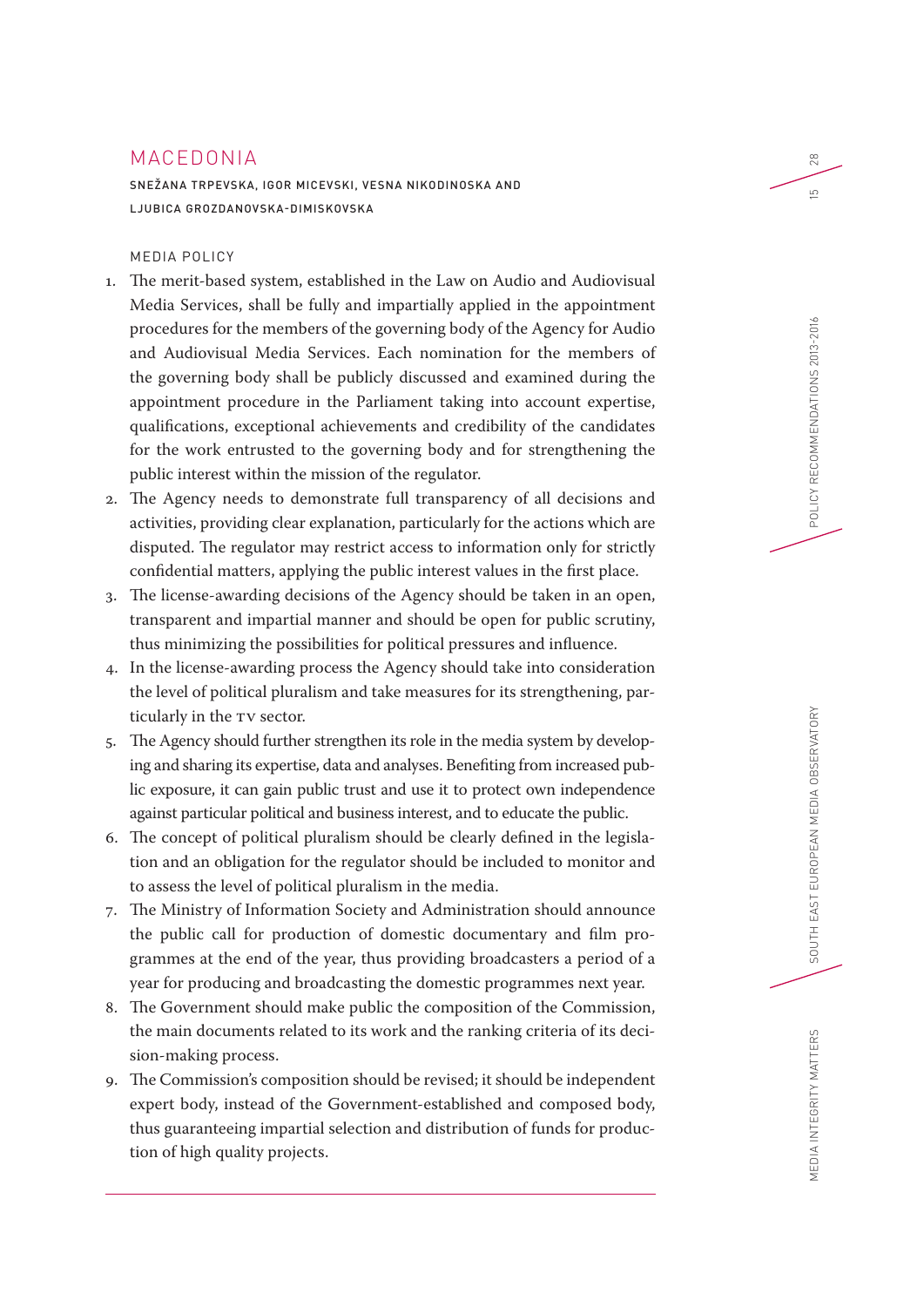- 10. Strong and independent monitoring (by academic and expert bodies, or NGOs) of the work of the regulators in order to make them "aware and more accountable" to the public.
- 11. Support should be provided to reliable and independent academic research and engagement of the academic community in the critical public debate on media policy issues.

# MEDIA OWNERSHIP

- 1. The audiovisual regulator should be legally obliged to investigate the hidden connections between the audiovisual media and politicians and to publish at least four times a year brief media ownership reports including official data and the information from the Central Registry Database System on all companies and individuals that are connected with the AV media outlets.
- 2. Independent controlling monitoring systems should be established by the NGO sector, in order to track and publish the media ownership data in all media sectors (audiovisual, print and online media).
- 3. The Press Council should expand provisions in the Code of Ethics in order to encompass the issue of media transparency in the online media sector; online news and information media should be part of the self-regulatory system and should therefore undertake voluntarily the obligation to regularly publish on their websites data on their ownership and sources of funding.

# MEDIA FINANCES

- 1. State advertising in the media should be limited only to campaigns of public interest; it is necessary to clearly define what constitutes public interest.
- 2. State advertising in the audiovisual and print media should be banned with the Law on Media and Law on Audio and Audiovisual Media Services.
- 3. The audiovisual media should be legally obliged to provide and publish detailed data on financial sources, stating details of the ten largest sources of finance in the previous year; the audiovisual regulator would be obliged to monitor this obligation and to publish brief reports on its website.
- 4. The Commission should make public the information about the selected projects and the amounts awarded to every TV station for production of domestic documentary and film programmes, complemented with detailed explanation on the ranking decision.
- 5. Reforms are necessary in order to establish an independent and sustainable funding model for the public service broadcaster, *MRT*. The reform process should engage media experts in the first place while political parties should keep their role limited to the parliamentary procedure.
- 6. Despite other sources of financing, the PSB should make use of the state subsidies for producing programmes of public interest that otherwise commercial TV stations would not be interested in.

28

 $\leq$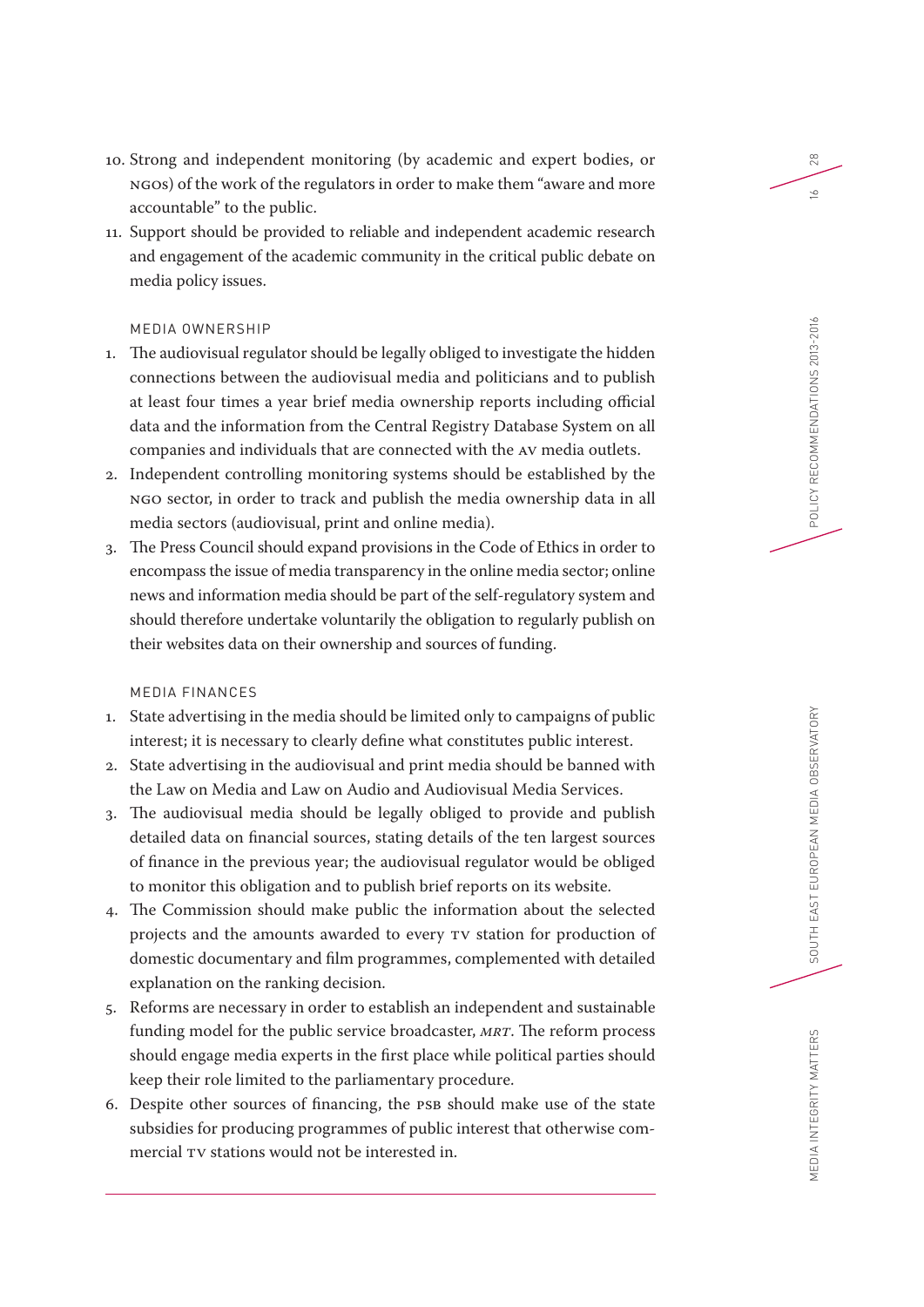7. The subsidies for support of domestic production should be extended to regional and local media because of the scarcity of their resources for own production of quality and diverse programmes.

# PUBLIC SERVICE BROADCASTING

- 1. Independent research or monitoring systems are needed to critically assess how the legally prescribed institutional autonomy of the managerial bodies is implemented in practice; this assessment should also take into consideration whether the individuals in *MRT* bodies are elected transparently and on the basis of their experience, knowledge and reputation in public.
- 2. Transparency of the decision-making process and of the financial work of the public service should be improved; all information and documents related to the work of managerial bodies should be published on the *MRT* website.
- 3. Continuous monitoring and open public debate are necessary in order to critically approach the changes and amendments to the legislation which affect the performance, operation and funding of the *MRT* as well as overall media market in the country.
- 4. The Parliament should organise annual public hearings on the basis of the analyses of the fulfilment of *MRT* programming functions conducted by the audiovisual regulator and/or independent expert analysis.

# JOURNALISTS, EDITORS AND JOURNALISM

- 1. The self-regulatory system at the level of the entire media sector (Press Council) should be further strengthened; the body should consist of experienced and nonpartisan journalists and of well-known experts and academics.
- 2. The Press Council (or other independent media organisation) should make attempts to convince the media outlets that support the self-regulation system to establish internal mechanism of self-regulation (ombudsmen, editors for dealing with citizens' complaints etc.).
- 3. Further strengthening of the civil society sector and professional media organisations is of great importance, since these organisations directly support journalists and their rights and freedoms.
- 4. Trade Union of Journalists and Media Workers should be supported in its efforts to introduce minimum labour rights for journalists as a precondition for their independence and freedom.
- 5. The Independent Union of Journalists and Media Workers should proactively negotiate and push for signing collective agreements between the Union and the media owners. The collective agreements should further protect the editors' position in the media.
- 6. The editors' position, responsibilities and independence from any internal or external pressures in performing their work in the media should be guaranteed with a signed agreement between the media provider and the editor.

SOUTH EAST EUROPEAN MEDIA OBSERVATORY

MEDIA INTEGRITY MATTERS

28

 $\sim$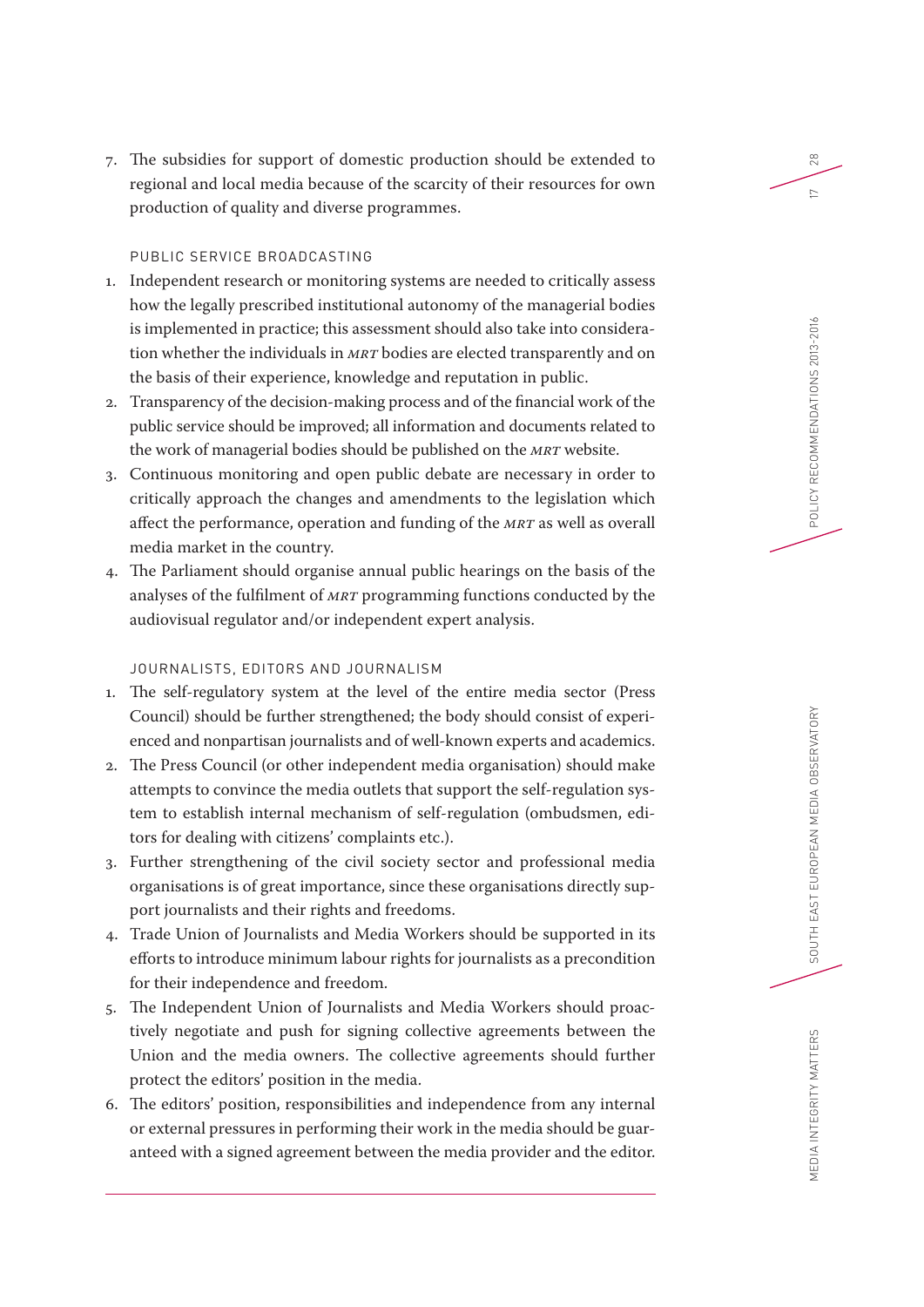- 7. The editors should cooperate more closely with the Council of Media Ethics of Macedonia and accept its decisions and criticism, thus demonstrating their commitment to working in a professional manner for the public good.
- 8. The professional media and journalist associations should strengthen their capacities and intensify their activities in order to protect the editors and advocate their professional independence in the newsrooms.
- 9. Professionals with integrity, who are impartial and independent of political, commercial and other influences, should be appointed as editors in the *Macedonian Radio and Television*, thus being able to create editorial policy that will keep the public interest in focus.
- 10. Editors and those journalists with high professional integrity should establish an independent formal or informal network in the frame of the existing bodies (e.g. self-regulatory bodies) that will pursue and advocate respect for the principles of independence, professionalism and high ethical standards.
- 11. Informal, specialised education and international exchange programmes for editors should be offered on a more frequent basis by media and training centres. Such educational and exchange programmes should provide editors with opportunities to improve, advance and refresh own professional capacities and identity, knowledge and skills for leading the modern newsrooms.
- 12. Quality journalism education should be further enhanced; there are developed curricula for journalism education, but the interest in journalism studies among youngsters is very small.
- 13. Independent advocacy and scientific research should be supported in the field of journalism.

# MONTENEGRO

DANIELA BRKIĆ AND DANIELA VRANKOVIĆ

MEDIA POLICY

1. The government should extend the mandate of the Commission to monitor the work of the competent authorities in investigating cases of threats and violence against journalists, murders of journalists and attacks on media property so that it can continue to carry out its work.

# MEDIA OWNERSHIP

- 1. The media registry, which contains data on the ownership structure of the print media, kept by the Ministry of Culture, should be made publicly available.
- 2. Special regulation, including rules of foundation, transparency of ownership and definition of illegal media concentration should be introduced for online news media by the competent Agency for Electronic Media (AEM).

SOUTH EAST EUROPEAN MEDIA OBSERVATORY

MEDIA INTEGRITY MATTERS

28

 $\frac{\infty}{2}$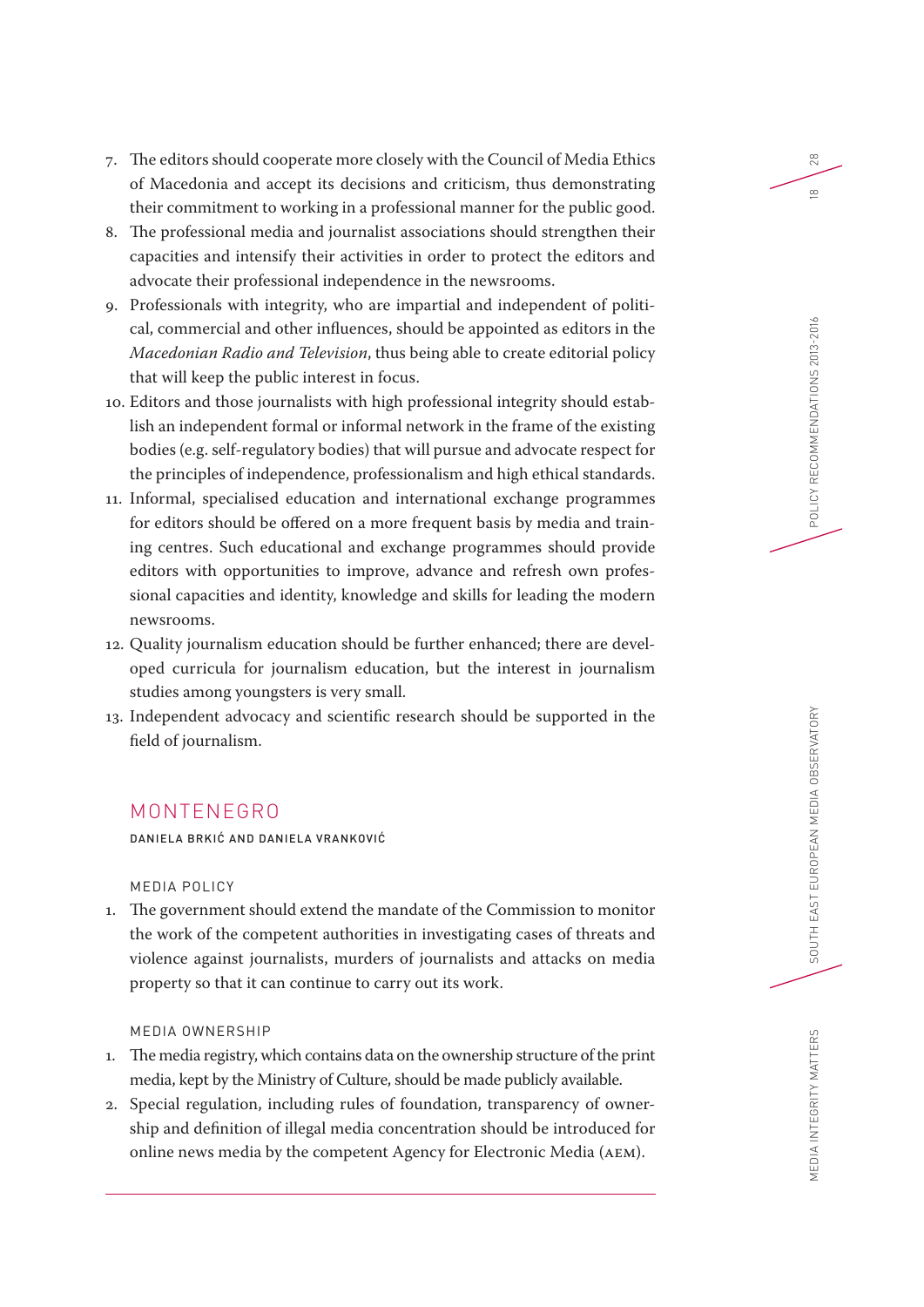3. Provisions on illegal ownership concentration that would prevent concentration of ownership in print media should be introduced by the amendments to the 2002 Media Law.

# MEDIA FINANCES

- 1. Legal framework should be amended to provide for transparency of public spending for advertising.
- 2. Rules on state advertising should be introduced so as to provide clear and fair criteria for its distribution. All data on tenders, procurements, funds and other information on state allocation of funds to the media should be made transparent. This should be regularly published and monitored by either public procurement control bodies, or the media regulator, provided that such competencies with this body are created.
- 3. The proper implementation of provisions of the Law on Prevention of Illegal Business regarding the obligation of the media to report to the tax authorities on purchase of advertising space and services should be ensured by implementation of the prescribed sanctions. Furthermore, those data should be summarised and published on regular intervals.
- 4. AEM should introduce regular and reliable audience measurement sessions at least once a year, and regularly publish monitoring reports on the implementation of programme standards in the media, including those on percentage of own production in broadcasted programme.
- 5. More efforts should be made in the control of media revenues, competition on the media market and distribution of the state advertising funds. This should be done by strengthening the competencies of the current competition protection body, or by giving those powers to the media regulator.

# PUBLIC SERVICE BROADCASTING

- 1. The funds supporting the public interest programming content should be made available to the media. In doing so, special attention will have to be paid to how the funds will be distributed lest this be turned into a mechanism of pressure against the media.
- 2. Amendments to the public service broadcasting law regulating the funding of the public broadcaster proposed by the government have to be adopted. The public service needs a steady and secure income.
- 3. Amendments to the public service broadcasting law prepared by a group of NGOs should be taken into account – the source of income (the state budget) affects independence of the Montenegrin public service broadcasting. Changes in the governing structure of *RTCG*, including the structure of the *RTCG* Council, should also be discussed, aiming to protect editorial independence of the public broadcaster.

28

 $\approx$ 

MEDIA INTEGRITY MATTERS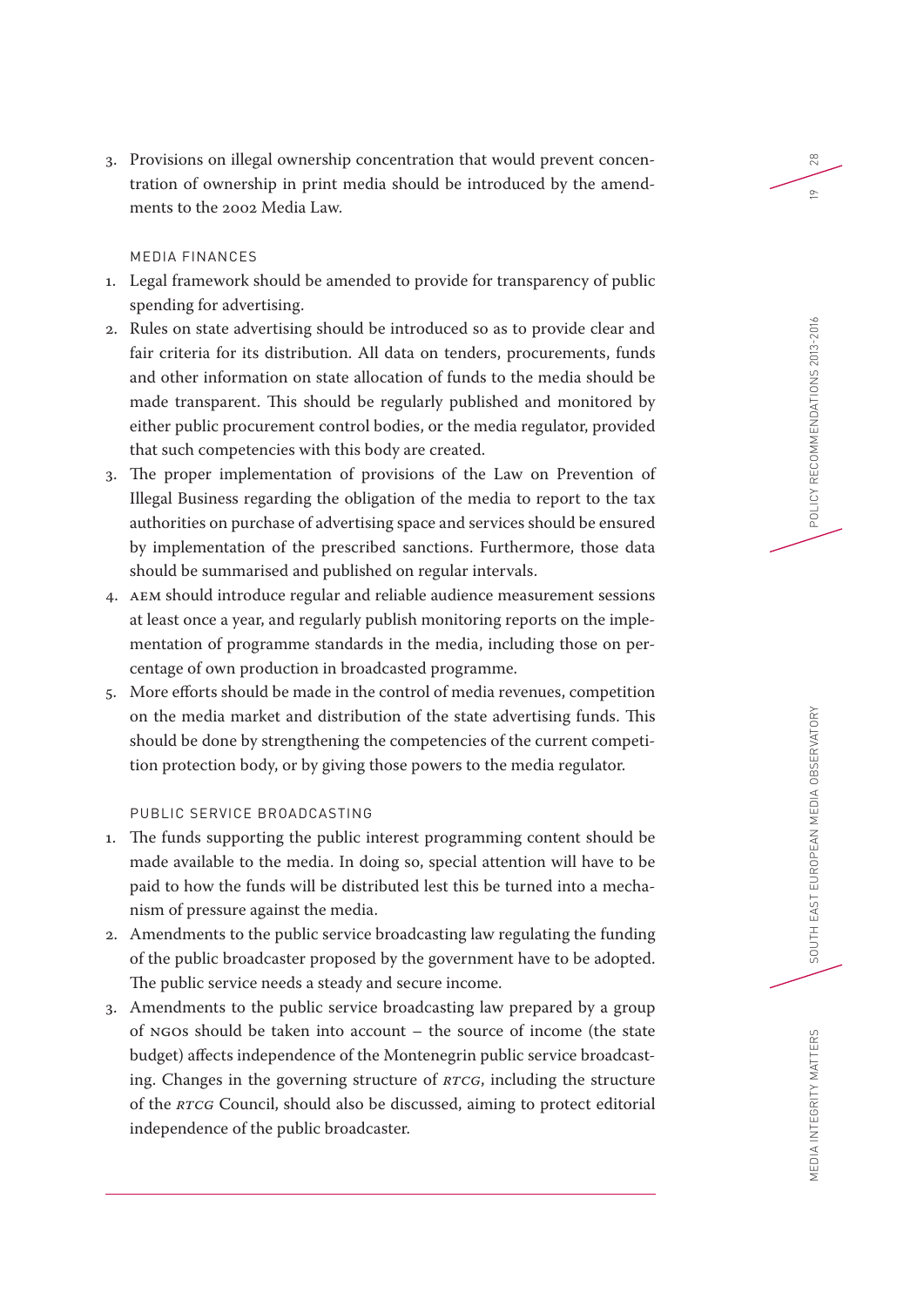JOURNALISTS, EDITORS AND JOURNALISM

- 1. Media Law amendments proposed by Human Rights Action, stressing the importance of the editors' role, should be considered and discussed.
- 2. Liability of editors in cases when the programme content violates the defined rules of the profession has to be emphasized. Editors should have the last say.
- 3. The media industry and policy makers should introduce a clear separation of the positions of director/manager from that of the editor through regulation or self-regulation.
- 4. A unity of media community on self-regulatory mechanisms is needed. Assistance, support and facilitation by international organisations to unite a divided media community would be welcome.
- 5. Support of international organisations is needed in providing training and organising courses, seminars and exchange programmes to raise awareness of potential conflict of interest situation and other issues related to professional integrity of editors.

# SERBIA

JOVANKA MATIĆ, DUBRAVKA VALIĆ NEDELJKOVIĆ AND BOJANA BARLOVAC

MEDIA POLICY

- 1. The National Assembly's Culture and Information Committee should organise annual discussions on the situation of media freedoms in the country.
- 2. The Ministry of Culture and Information should elaborate a democratic and transparent procedure for drafting media legislation that involves all relevant stakeholders. A public hearing of a draft law in the Serbian Parliament's Culture and Information Committee should be part of this procedure. A drafting process should be preceded by analytic studies of relevant issues.
- 3. The Ministry of Culture and Information should establish regular channels of dialogue with relevant stakeholders that will effectively influence its agenda.
- 4. The Republic Broadcasting Agency (RRA) should introduce public hearings as a method of its work, with participation of all relevant stakeholders. Public hearings should be mandatory before RRA makes final annual plans of work, before it submits annual reports of work to the parliament and before RRA takes decisions concerning media with national frequencies.
- 5. The Republic Broadcasting Agency should increase its capacities for making qualitative analysis of trends in the media sector and studies of the effects of its regulatory decisions.
- 6. The regulator should hold responsible *RTS* for fulfilling its PSB remit, which includes provision of content in minority languages.
- 7. The Republic Broadcasting Agency should make qualitative assessments of the fulfilment of PSB remit by *RTS* and *RTV* (for example of political

28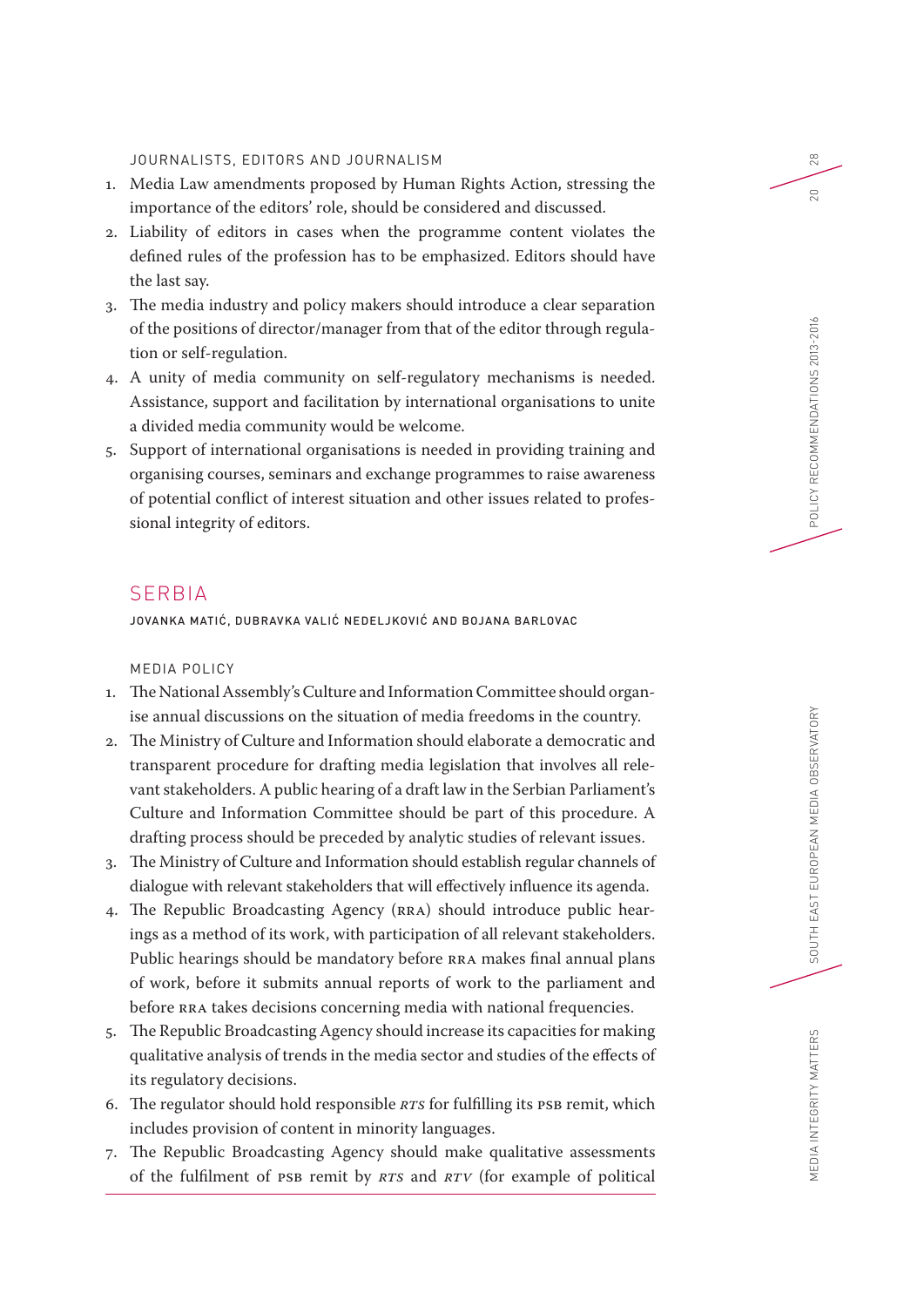# MEDIA FINANCES AND OWNERSHIP

isfaction of needs of ethnic minorities).

- 1. The Commission for Protection of Competition should make a study of concentration trends in the media market on the national and regional level as soon as possible.
- 2. The Ministry of Culture and Information should create a database on all relevant aspects of the media industry, that are currently unknown.
- 3. The Ministry of Culture and Information should assess the situation on the media market, the citizens' needs and what kind of media programming (content) is missing. Based on that, it should conduct an analysis of the effects of the project co-financing every year and then establish the criteria for a new call.
- 4. Journalists' associations should compile a list of knowledgeable experts and train them to be members of the commissions tasked with deciding on the distribution of public funds for project co-financing of media programmes of public interest.
- 5. Local self-governments should make the process of co-financing transparent by publishing all information related to the call for proposals and its results on their website, and introducing lower thresholds to prevent the practice of granting too little funds to too many projects.
- 6. All media should make public the information about all public funding they receive. Equally, all state institutions and public companies should make public the information about each and all funding allocated to the media.
- 7. Media-tax debtors and those not paying fees to regulatory bodies should not be allowed to apply for project co-financing from the state budget or gain advertising from the state/public bodies and companies.
- 8. The government should provide additional financial support for privatised media in minority languages, such as tax relief, in order to improve their difficult market position due to limited audiences.
- 9. Councils of national minorities should support the media in minority languages from their own revenues and provide them with logistical assistance.
- 10. A new Law on National Councils of National Minorities has to be drafted, with a wide participation of all stakeholders. This Law should provide ground for equal conditions of development of rights of national minorities and elaborate rights and obligations of minority councils regarding the media they found and own. Minority councils should be held accountable for spending public funds for functioning of media in minority languages. Relations between minority councils and employees of these media should be arranged in such a way as to prevent interference in journalist autonomy.

28

 $\overline{21}$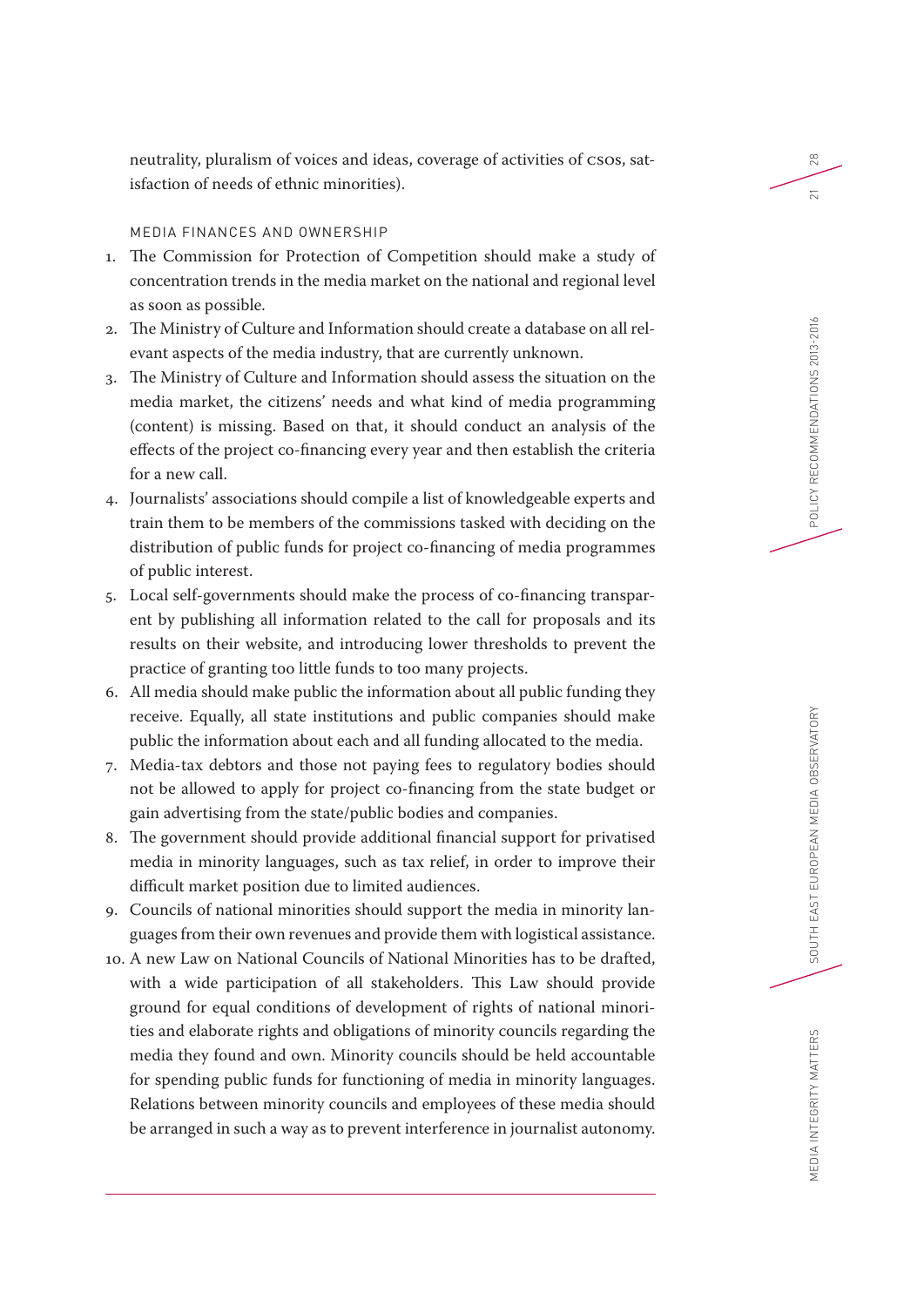# PUBLIC SERVICE BROADCASTING

- 1. Modality of independent financing of public service broadcasters (licence fee collected from citizens) established by the Law on Public Service Broadcasters should be strictly respected. The mechanisms for efficient collection of the fee have to be established by the government in consultations with the public broadcasters, but also civil society and independent experts.
- 2. The editorial, management and governing structures of both public service broadcasters in Serbia should adopt editorial policy values and introduce mechanisms for control of their implementation to provide that the public interest provisions from the 2014 Law on Public Service Broadcasting are strictly applied. Within the process of adoption of these values and mechanisms the public debate should be organised, enabling various parts of the society to contribute. The efforts should be made by public broadcasters to invite and encourage citizens – viewers and listeners – (for instance through campaigns in the programs of PSBs) to contribute their views and suggestions.
- 3. Respect for and promotion of political, cultural and geographical pluralism should be strongly integrated in the editorial policy values of public service broadcasters, and its implementation regularly checked by editorial and programming governing bodies of the broadcasters. The observations of citizens in this area should also be checked through surveys or focus groups, and the findings used by editorial and governing bodies in their evaluations and strategic planning.
- 4. When preparing and adopting the 2016 annual plans in terms of finances and programming, the editorial, management and governing bodies of both PSBs should strategically allocate significant portion of finances and time in the programming schedules for analytical and complex journalistic genres, specifically supporting investigative journalism. Public service newsrooms should employ the best investigative journalists, form a section of investigative journalism, and support their work in order to full a watchdog role of the public media and serve the public interest.
- 5. Governing bodies of public service broadcasters should launch a campaign educating the audience on the unique nature of public service broadcasting and on the importance of licence fees as its major source of revenues. An element of the campaign should be regular reports to audiences on the way subscription fees are spent.
- 6. Governing bodies of public service broadcasters should use the existing research capacities of *RTS* and *RTV* and launch regular and extensive surveys of citizens' expectations about public service broadcasters. They should also take measures to increase effective communication with audiences and analyse the audience feedback on the programming.
- 7. Technical and technological possibilities offered by digitalisation shall be used by public service broadcasters for advancing the program diversity and greater cooperation with the media in the region and in the EU. This

SOUTH EAST EUROPEAN MEDIA OBSERVATORY

MEDIA INTEGRITY MATTERS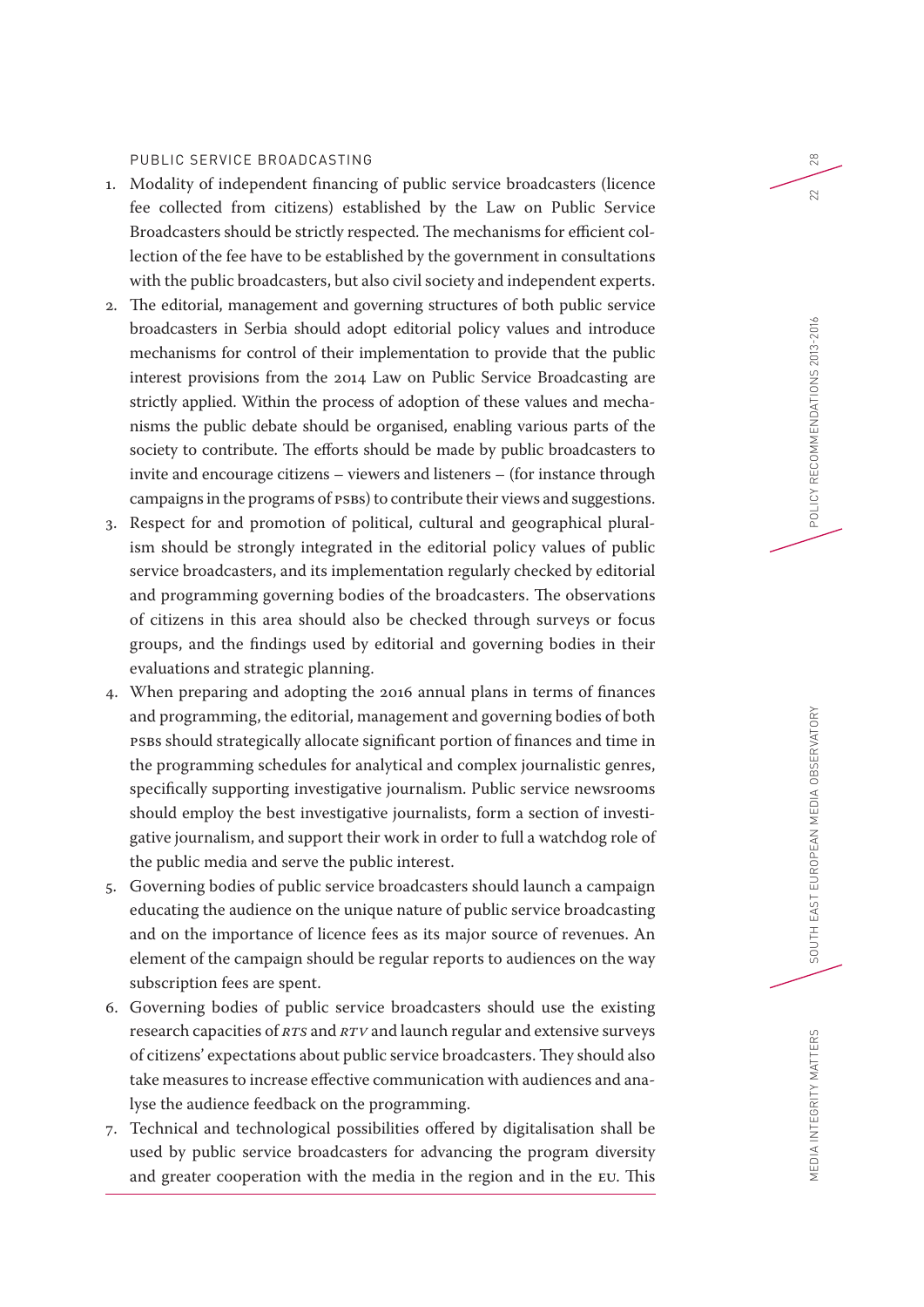should lead to better integration of the Serbian PSBs programming in the EBU as a relevant partner to offer quality content of regional and European relevance for exchange.

# JOURNALISTS, EDITORS AND JOURNALISM

- 1. Professional journalists' associations should launch a public campaign for the promotion of socially responsible journalism, coordinated with the already launched campaign against harassment of journalists. It should involve public discussions with all relevant stakeholders, especially representatives of the audience.
- 2. Broadcast media, owners and journalists should establish a self-regulatory body for monitoring respect of the Professional Code in broadcast media. It should be financed from licence fees paid by broadcast media.
- 3. The government should initiate a process for signing a collective agreement for media industry workers that should protect the rights of all sides.
- 4. The Media Coalition (an informal organisation of several journalists' and media organisations) should initiate efforts to establish a new National Trade Union of Journalists, not connected to any existing professional organisation, free of political agenda and aimed exclusively at the protection of labour and social rights of journalists through collective agreements and labour agreements with media owners. The new trade union could engage volunteers, retired journalists with high professional reputation, as promoters of the initiative. The new trade organisation should apply for initial funds with foreign donors, especially the EU funds and ask for help from foreign media owners.
- 5. Training programmes should be focused on the media management and marketing.
- 6. Editors-in-chief should establish an association and use it as a tool for improving their legal, economic and professional position. The association should strive towards protecting media integrity and ask for support from the media freedom defenders whenever the media is exposed to pressures on editorial policy.
- 7. Media legislation should better balance the rights and obligations of editorsin-chief and provide enhanced protection of the their professional rights, rights which are now only formally listed but not efficiently defended.
- 8. Public service broadcasters should make the procedure for the appointment of editors-in-chief as transparent as possible. This could ensure selection of the best candidates, diminish the ground for election along political lines and increase audience trust in the public service broadcasters.
- 9. The Independent Association of Journalists of Serbia (NUNS) should better promote its proposal for a specific work contract for editors-in-chief and lobby for its adoption in media that strive to protect media integrity, especially in public service broadcasters.

28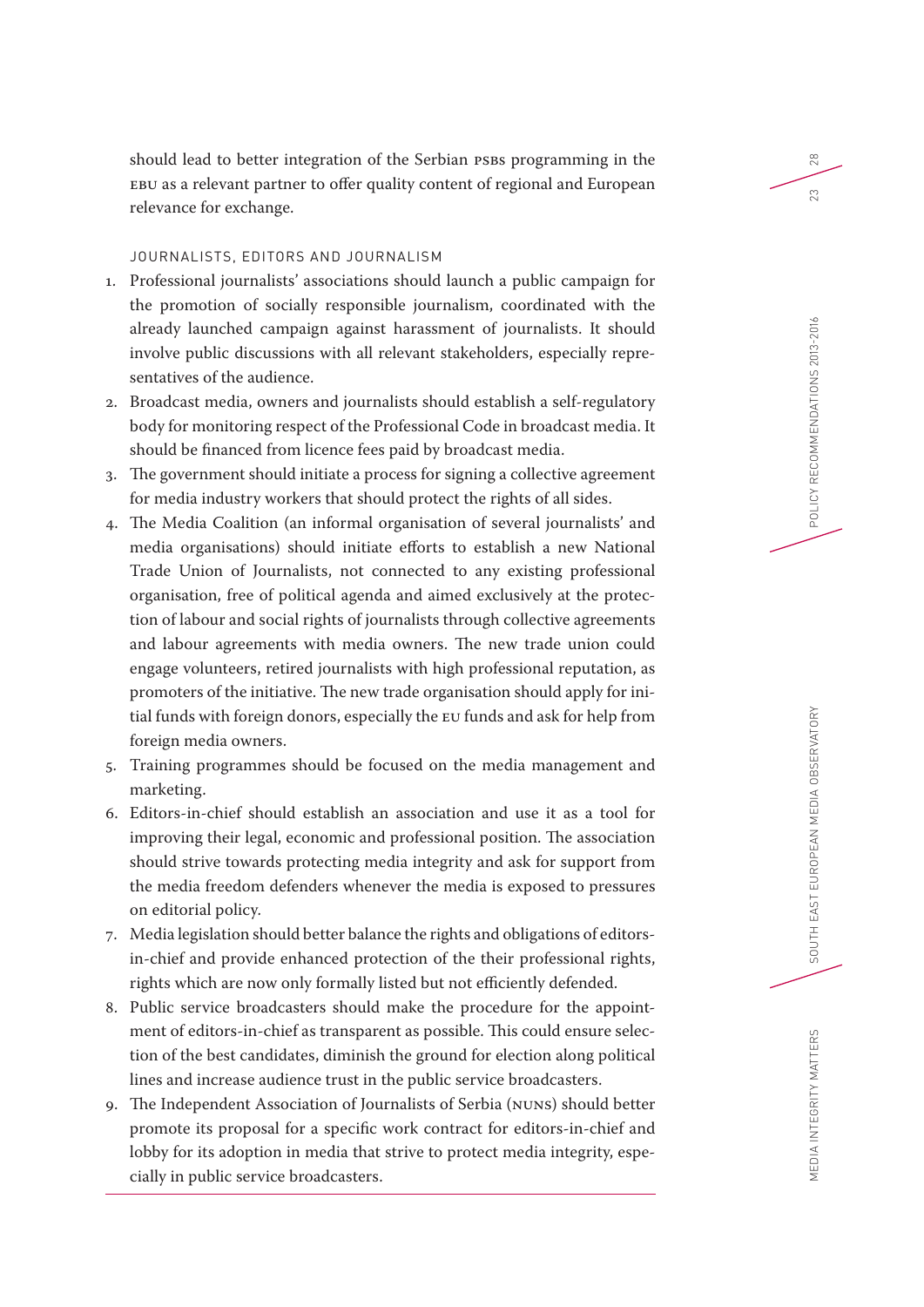CIVIL SOCIETY, ACADEMIC RESEARCH AND INTERNATIONAL SUPPORT

- 1. Civil society organisations, as the authentic ally of media working in public interest, should increase their capacity of overseeing media policy mechanisms and representing the voice of citizens.
- 2. Civil society organisations should examine the reasons for low effects of participation of citizens' and CSOs' representatives in the work of the regulatory body and in counselling bodies of public service broadcasters, and formulate concrete proposals to improve them.
- 3. A strong academic centre specialised for media research should be established, with the help of the Ministry of Culture and Information, university institutions, media industry and donors.
- 4. International organisations should provide support and financial assistance to news media in Serbia, especially those that practice socially responsible and investigative journalism.

# TURKEY

ASLI TUNÇ

# MEDIA POLICY

1. Appointment processes for the regulatory agency (RTÜK) should be structured so as to minimize political influence over appointments.

# MEDIA OWNERSHIP

- 1. The government must introduce laws limiting media cross-ownership in order to establish diversity, fair competition and pluralism in the media sector.
- 2. The media owners must be exempted from participating in public tenders and making financial deals with the government.

#### MEDIA FINANCES

1. The government should stop using the threats of tax inspections and prosecutions as a tool to control and intimidate the media. The enforcement of tax legislation should be as transparent as to avoid its misuse in targeting media outlets critical to the government.

# PUBLIC SERVICE BROADCASTING

1. The state broadcaster *TRT* and the state news agency *AA* should be radically re-formed and turned into a genuinely independent public service.

SOUTH EAST EUROPEAN MEDIA OBSERVATORY

MEDIA INTEGRITY MATTERS

 $28$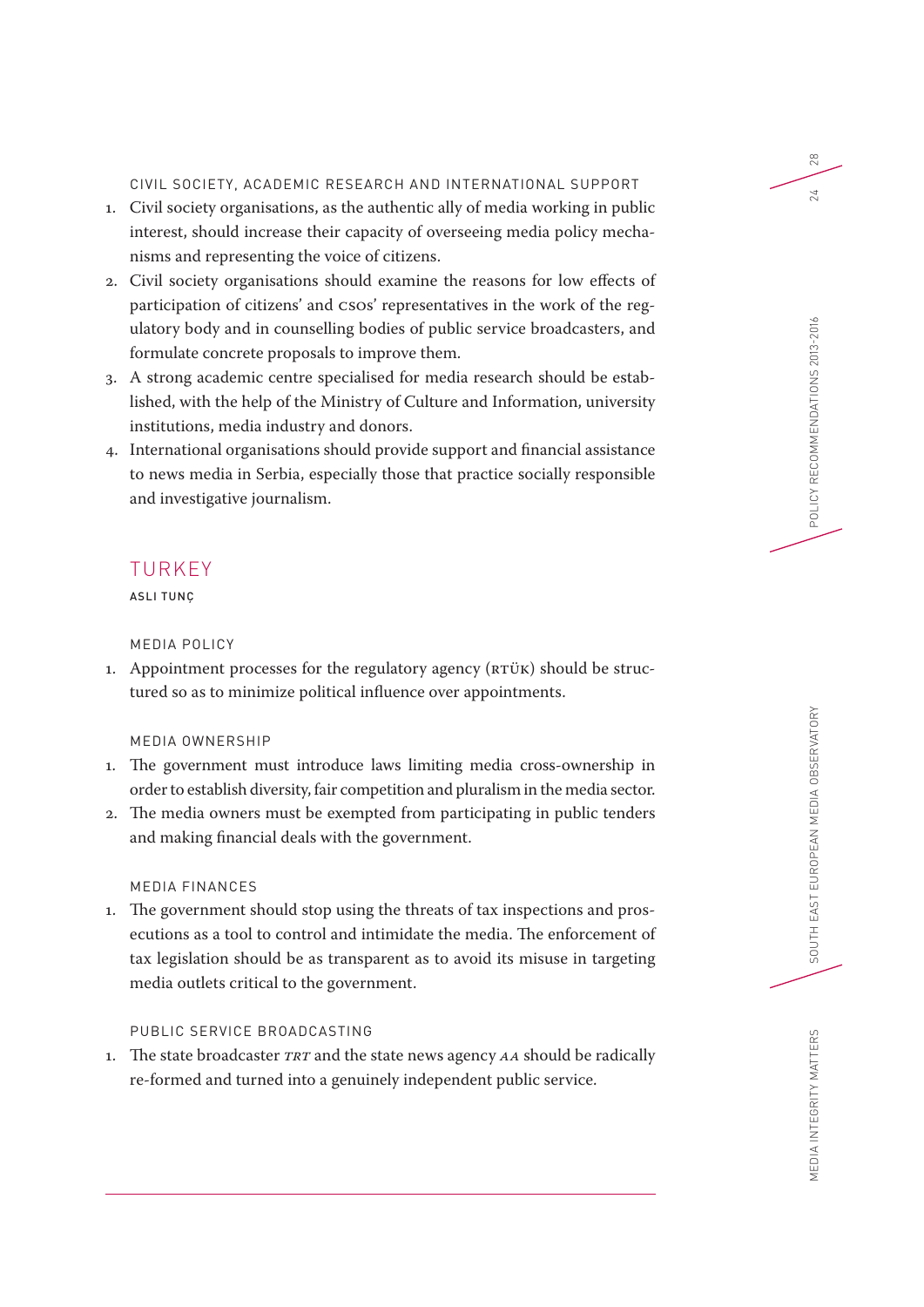# BIBLIOGRAPHY

#### ALBANIA

- Londo, I., *Media integrity report: Statemedia financial relations in Albania*, November 2015. Available at: [http://](http://mediaobservatory.net/radar/media-integrity-report-state-media-financial-relations-albania) [mediaobservatory.net/radar/media-in](http://mediaobservatory.net/radar/media-integrity-report-state-media-financial-relations-albania)[tegrity-report-state-media-financial-re](http://mediaobservatory.net/radar/media-integrity-report-state-media-financial-relations-albania)[lations-albania](http://mediaobservatory.net/radar/media-integrity-report-state-media-financial-relations-albania). Accessed 6 June 2016.
- Londo, I., *Monitoring EU Guidelines in Albania: Regulator and PSB exposed to political power relations*, June 2015. Available at: [http://mediaobservatory.](http://mediaobservatory.net/radar/monitoring-eu-guidelines-albania-regulator-and-psb-exposed-political-power-relations) [net/radar/monitoring-eu-guidelines-al](http://mediaobservatory.net/radar/monitoring-eu-guidelines-albania-regulator-and-psb-exposed-political-power-relations)[bania-regulator-and-psb-exposed-politi](http://mediaobservatory.net/radar/monitoring-eu-guidelines-albania-regulator-and-psb-exposed-political-power-relations)[cal-power-relations.](http://mediaobservatory.net/radar/monitoring-eu-guidelines-albania-regulator-and-psb-exposed-political-power-relations) Accessed 6 June 2016.
- Londo, I., "Albania," *in Media Integrity Matters: Reclaiming Public Service Values in Media and Journalism*, ed. B. Petković, Peace Institute, Ljubljana, 2014.
- Londo, I., *Flash report*, October 2013. Available at: [http://mediaobservatory.](http://mediaobservatory.net/radar/flash-report-albania) [net/radar/flash-report-albania](http://mediaobservatory.net/radar/flash-report-albania). Accessed 6 June 2016.

### BOSNIA AND HERZEGOVINA

- Dekić, S., *Flash report 2*, November 2013. Available at: [http://mediaobserva](http://mediaobservatory.net/radar/flash-report-2-bosnia-and-herzegovina)[tory.net/radar/flash-report-2-bos](http://mediaobservatory.net/radar/flash-report-2-bosnia-and-herzegovina)[nia-and-herzegovina.](http://mediaobservatory.net/radar/flash-report-2-bosnia-and-herzegovina) Accessed 6 June 2016.
- Hodžić, S., *Media integrity report: Statemedia financial relations in Bosnia and Herzegovina*, November 2015. Available at: [http://mediaobservatory.net/radar/](http://mediaobservatory.net/radar/media-integrity-report-state-media-financial-relations-bosnia-and-herzegovina) [media-integrity-report-state-media-fi](http://mediaobservatory.net/radar/media-integrity-report-state-media-financial-relations-bosnia-and-herzegovina)[nancial-relations-bosnia-and-herzegov](http://mediaobservatory.net/radar/media-integrity-report-state-media-financial-relations-bosnia-and-herzegovina)[ina](http://mediaobservatory.net/radar/media-integrity-report-state-media-financial-relations-bosnia-and-herzegovina). Accessed 6 June 2016.
- Hodžić, S., *Monitoring EU Guidelines in Bosnia and Herzegovina: Continuing political pressures and obstructions*, June 2015. Available at: [http://](http://mediaobservatory.net/radar/monitoring-eu-guidelines-bosnia-and-herzegovina-continuing-political-pressures-and)
- Londo, I., *Flash report 2*, November 2013. Available at: [http://mediaobserva](http://mediaobservatory.net/radar/flash-report-2-albania)[tory.net/radar/flash-report-2-albania.](http://mediaobservatory.net/radar/flash-report-2-albania) Accessed 6 June 2016.
- Londo, I., *Flash Report 3*, March 2014. Available at: [http://mediaobserva](http://mediaobservatory.net/radar/flash-report-3-albania)[tory.net/radar/flash-report-3-albania.](http://mediaobservatory.net/radar/flash-report-3-albania) Accessed 6 June 2016.
- Londo, I., *Flash Report 4*, May 2014. Available at: [http://mediaobserva](http://mediaobservatory.net/radar/flash-report-4-albania)[tory.net/radar/flash-report-4-albania](http://mediaobservatory.net/radar/flash-report-4-albania). Accessed 6 June 2016.
- Londo, I., *Flash Report 5*, September 2014. [http://mediaobservatory.net/radar/](http://mediaobservatory.net/radar/flash-report-5-albania) [flash-report-5-albania.](http://mediaobservatory.net/radar/flash-report-5-albania) Accessed 6 June 2016.
- Londo, I., *Flash Report 6*, February 2015. Available at: [http://mediaobserva](http://mediaobservatory.net/radar/flash-report-6-albania)[tory.net/radar/flash-report-6-albania](http://mediaobservatory.net/radar/flash-report-6-albania). Accessed 6 June 2016.

- [mediaobservatory.net/radar/monitor](http://mediaobservatory.net/radar/monitoring-eu-guidelines-bosnia-and-herzegovina-continuing-political-pressures-and)[ing-eu-guidelines-bosnia-and-herzegov](http://mediaobservatory.net/radar/monitoring-eu-guidelines-bosnia-and-herzegovina-continuing-political-pressures-and)[ina-continuing-political-pressures-and](http://mediaobservatory.net/radar/monitoring-eu-guidelines-bosnia-and-herzegovina-continuing-political-pressures-and). Accessed 6 June 2016
- Hodžić, S., "Bosnia," *in Media Integrity Matters: Reclaiming Public Service Values in Media and Journalism*, ed. B. Petković, Peace Institute, Ljubljana, 2014.
- Hodžić, S., *Flash report 6*, January 2015. Available at: [http://mediaobserva](http://mediaobservatory.net/radar/flash-report-6-bosnia-and-herzegovina)[tory.net/radar/flash-report-6-bos](http://mediaobservatory.net/radar/flash-report-6-bosnia-and-herzegovina)[nia-and-herzegovina](http://mediaobservatory.net/radar/flash-report-6-bosnia-and-herzegovina). Accessed 6 June 2016.
- Hodžić, S., *Flash report 5*, September 2014. Available at: [http://](http://mediaobservatory.net/radar/flash-report-5-bosnia-and-herzegovina) [mediaobservatory.net/radar/](http://mediaobservatory.net/radar/flash-report-5-bosnia-and-herzegovina)

28 25

POLICY RECOMMENDATIONS 2013-2016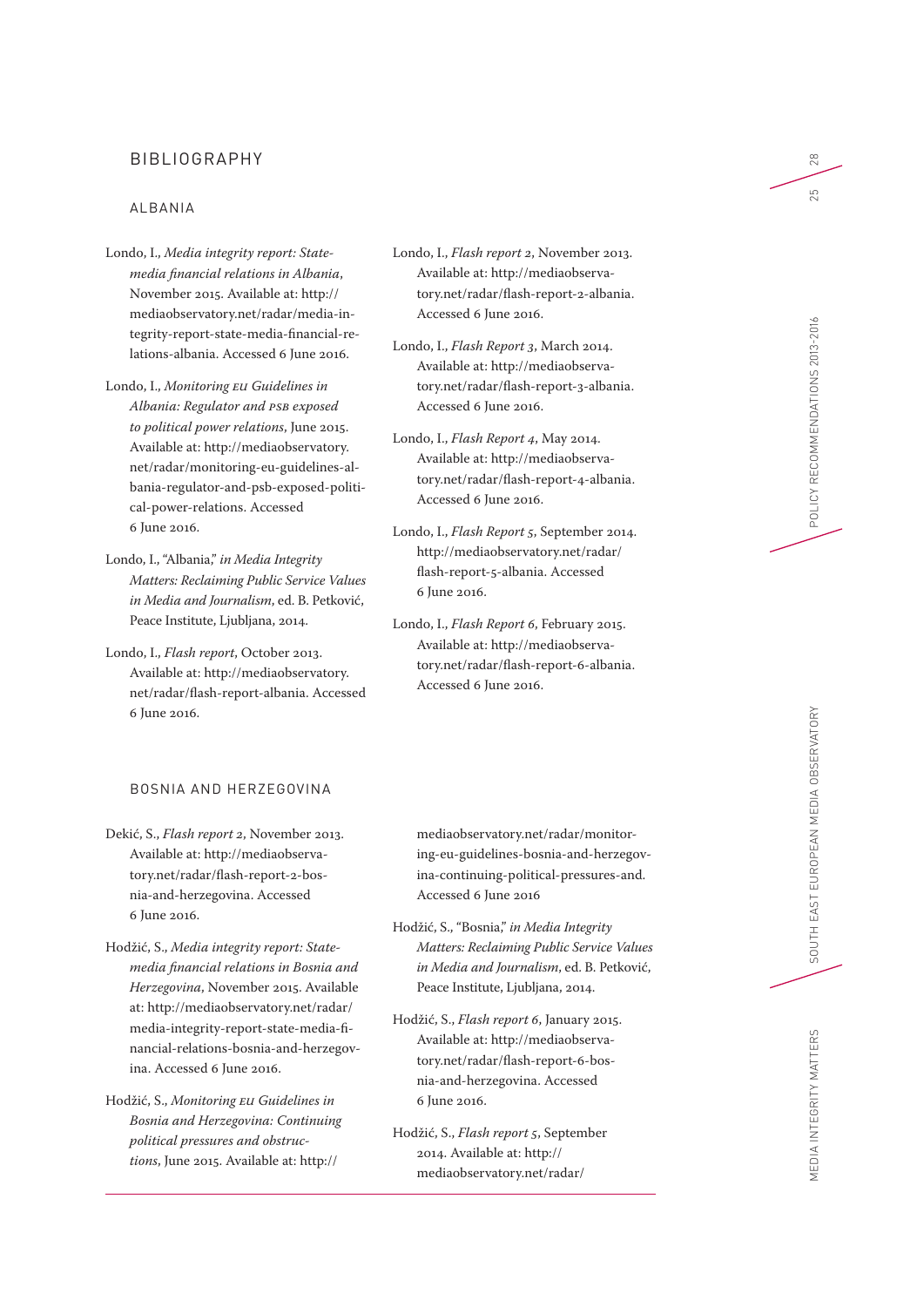[flash-report-5-bosnia-and-herzegovina.](http://mediaobservatory.net/radar/flash-report-5-bosnia-and-herzegovina) Accessed 6 June 2016.

Hodžić, S., *Flash report 4*, May 2014. Available at: [http://mediaobserva](http://mediaobservatory.net/radar/flash-report-4-bosnia-and-herzegovina)[tory.net/radar/flash-report-4-bos](http://mediaobservatory.net/radar/flash-report-4-bosnia-and-herzegovina)[nia-and-herzegovina.](http://mediaobservatory.net/radar/flash-report-4-bosnia-and-herzegovina) Accessed 6 June 2016.

#### CROATIA

Glavaš, D., *Flash report*, October 2013. Available at: [http://mediaobservatory.](http://mediaobservatory.net/radar/flash-report-croatia) [net/radar/flash-report-croatia](http://mediaobservatory.net/radar/flash-report-croatia). Accessed 6 June 2016.

Glavaš, D., *Flash report 3*, March 2014. Available at: [http://mediaobserva](http://mediaobservatory.net/radar/flash-report-3-croatia)[tory.net/radar/flash-report-3-croatia.](http://mediaobservatory.net/radar/flash-report-3-croatia) Accessed 6 June 2016.

Glavaš, D., *Flash report 5*, September 2014. Available at: [http://mediaobserva](http://mediaobservatory.net/radar/flash-report-5-croatia)[tory.net/radar/flash-report-5-croatia](http://mediaobservatory.net/radar/flash-report-5-croatia). Accessed 6 June 2016.

Glavaš, D., *Flash report 6*, January 2015. Available at: [http://mediaobservatory.](http://mediaobservatory.net/radar/flash-report-6-croatia)

#### KOSOVO

Berisha, I., *Media integrity report: Media ownership and financing in Kosovo*, November 2015. Available at: [http://](http://mediaobservatory.net/radar/media-integrity-report-media-ownership-and-financing-kosovo) [mediaobservatory.net/radar/media-in](http://mediaobservatory.net/radar/media-integrity-report-media-ownership-and-financing-kosovo)[tegrity-report-media-ownership-and-fi](http://mediaobservatory.net/radar/media-integrity-report-media-ownership-and-financing-kosovo)[nancing-kosovo](http://mediaobservatory.net/radar/media-integrity-report-media-ownership-and-financing-kosovo). Accessed 6 June 2016.

Berisha, I., *Monitoring EU Guidelines in Kosovo: Financing from state budget* 

# MACEDONIA

Chausidis, T., *Flash report 4*, May 2014. Available at: [http://mediaobservatory.](http://mediaobservatory.net/radar/flash-report-4-macedonia) Hodžić, S., *Flash report 3*, March 2014. Available at: [http://mediaobserva](http://mediaobservatory.net/radar/flash-report-3-bosnia-and-herzegovina)[tory.net/radar/flash-report-3-bos](http://mediaobservatory.net/radar/flash-report-3-bosnia-and-herzegovina)[nia-and-herzegovina](http://mediaobservatory.net/radar/flash-report-3-bosnia-and-herzegovina). Accessed 6 June 2016.

Hodžić, S., *Flash report*, July 2013. Available at: [http://mediaobservatory.net/radar/](http://mediaobservatory.net/radar/flash-report-bosnia-and-herzegovina) [flash-report-bosnia-and-herzegovina](http://mediaobservatory.net/radar/flash-report-bosnia-and-herzegovina). Accessed 6 June 2016.

[net/radar/flash-report-6-croatia](http://mediaobservatory.net/radar/flash-report-6-croatia). Accessed 6 June 2016.

Popović, H., "Croatia," *in Media Integrity Matters: Reclaiming Public Service Values in Media and Journalism*, ed. B. Petković, Peace Institute, Ljubljana, 2014.

Popović, H., *Flash report 2*, November 2013. Available at: [http://mediaobser](http://mediaobservatory.net/radar/flash-report-2-croatia)[vatory.net/radar/flash-report-2-croatia](http://mediaobservatory.net/radar/flash-report-2-croatia). Accessed 6 June 2016.

Popović, H., *Flash report 4*, May 2014. Available at: [http://mediaobserva](http://mediaobservatory.net/radar/flash-report-4-croatia)[tory.net/radar/flash-report-4-croatia](http://mediaobservatory.net/radar/flash-report-4-croatia). Accessed 6 June 2016.

*enables political pressure and control*, June 2015. Available at: [http://](http://mediaobservatory.net/radar/monitoring-eu-guidelines-kosovo-financing-state-budget-enables-political-pressure-and-control) [mediaobservatory.net/radar/](http://mediaobservatory.net/radar/monitoring-eu-guidelines-kosovo-financing-state-budget-enables-political-pressure-and-control) [monitoring-eu-guidelines-koso](http://mediaobservatory.net/radar/monitoring-eu-guidelines-kosovo-financing-state-budget-enables-political-pressure-and-control)[vo-financing-state-budget-enables-polit](http://mediaobservatory.net/radar/monitoring-eu-guidelines-kosovo-financing-state-budget-enables-political-pressure-and-control)[ical-pressure-and-control](http://mediaobservatory.net/radar/monitoring-eu-guidelines-kosovo-financing-state-budget-enables-political-pressure-and-control). Accessed 6 June 2016.

[net/radar/flash-report-4-macedonia](http://mediaobservatory.net/radar/flash-report-4-macedonia). Accessed 6 June 2016.

 $28\,$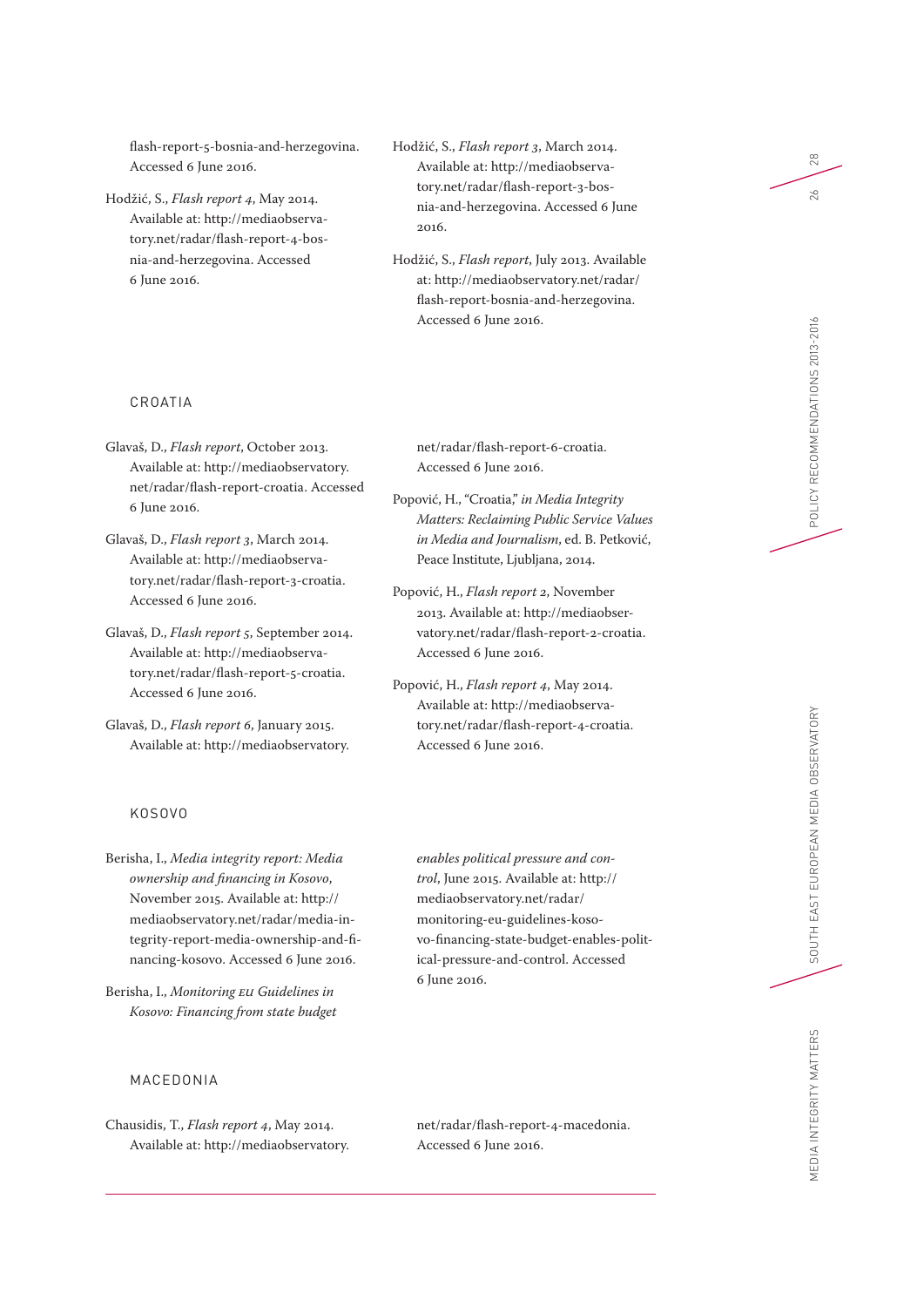Grozdanovska-Dimiskovska, Lj., Nikodinoska, V., *Media integrity report: State-media financial relations in Macedonia*, November 2015. Available at: [http://mediaobservatory.net/radar/](http://mediaobservatory.net/radar/media-integrity-report-state-media-financial-relations-macedonia) [media-integrity-report-state-media-fi](http://mediaobservatory.net/radar/media-integrity-report-state-media-financial-relations-macedonia)[nancial-relations-macedonia](http://mediaobservatory.net/radar/media-integrity-report-state-media-financial-relations-macedonia). Accessed 6 June 2016.

- Nikodinoska, V., *Monitoring EU Guidelines in Macedonia: Persistent "tradition" of political influence*, June 2015. Available at: [http://mediaobservatory.net/radar/](http://mediaobservatory.net/radar/monitoring-eu-guidelines-macedonia-persistent-“tradition“-political-influence) [monitoring-eu-guidelines-macedo](http://mediaobservatory.net/radar/monitoring-eu-guidelines-macedonia-persistent-“tradition“-political-influence)[nia-persistent-"tradition"-political-influ](http://mediaobservatory.net/radar/monitoring-eu-guidelines-macedonia-persistent-“tradition“-political-influence)[ence.](http://mediaobservatory.net/radar/monitoring-eu-guidelines-macedonia-persistent-“tradition“-political-influence) Accessed 6 June 2016.
- Nikodinoska, V., *Need for independent model of media subsidies for domestic production*, July 2015. Available at: [http://](http://mediaobservatory.net/radar/need-independent-model-media-subsidies-domestic-production) [mediaobservatory.net/radar/need-inde](http://mediaobservatory.net/radar/need-independent-model-media-subsidies-domestic-production)[pendent-model-media-subsidies-domes](http://mediaobservatory.net/radar/need-independent-model-media-subsidies-domestic-production)[tic-production](http://mediaobservatory.net/radar/need-independent-model-media-subsidies-domestic-production). Accessed 6 June 2015.
- Nikodinoska, V., *Transparency of the regulator strengthened, but not fully implemented*, July 2015. Available at: [http://](http://mediaobservatory.net/radar/transparency-regulator-strengthened-not-fully-implemented) [mediaobservatory.net/radar/transparen](http://mediaobservatory.net/radar/transparency-regulator-strengthened-not-fully-implemented)[cy-regulator-strengthened-not-fully-im](http://mediaobservatory.net/radar/transparency-regulator-strengthened-not-fully-implemented)[plemented](http://mediaobservatory.net/radar/transparency-regulator-strengthened-not-fully-implemented). Accessed 6 June 2016.

# Nikodinoska, V., Petkovska B., *Flash report 2*, November 2013. Available at: [http://](http://mediaobservatory.net/radar/flash-report-2-macedonia) [mediaobservatory.net/radar/flash-re](http://mediaobservatory.net/radar/flash-report-2-macedonia)[port-2-macedonia](http://mediaobservatory.net/radar/flash-report-2-macedonia). Accessed 6 June 2016.

- Trpevska, S., Micevski I., "Macedonia," *in Media Integrity Matters: Reclaiming Public Service Values in Media and Journalism*, ed. B. Petković, Peace Institute, Ljubljana, 2014.
- Nikodinoska, V., *Flash report 6*, January 2015. Available at: [http://mediaobservatory.](http://mediaobservatory.net/radar/flash-report-6-macedonia) [net/radar/flash-report-6-macedonia](http://mediaobservatory.net/radar/flash-report-6-macedonia). Accessed 6 June 2016.
- Ordanoski, S., *Flash report 5*, September 2014. Available at: [http://mediaobserva](http://mediaobservatory.net/radar/flash-report-5-macedonia)[tory.net/radar/flash-report-5-macedo](http://mediaobservatory.net/radar/flash-report-5-macedonia)[nia](http://mediaobservatory.net/radar/flash-report-5-macedonia). Accessed 6 June 2016.
- Trpevska, S., *Flash report*, July 2013. Available at: [http://mediaobservatory.](http://mediaobservatory.net/radar/flash-report-macedonia) [net/radar/flash-report-macedonia](http://mediaobservatory.net/radar/flash-report-macedonia). Accessed 6 June 2016.
- Trpevska, S., Micevski I., *Flash report 3*, March 2014. Available at: [http://](http://mediaobservatory.net/radar/flash-report-3-macedonia) [mediaobservatory.net/radar/flash-re](http://mediaobservatory.net/radar/flash-report-3-macedonia)[port-3-macedonia](http://mediaobservatory.net/radar/flash-report-3-macedonia). Accessed 6 June 2016.

Brkić, D., *Media integrity report: Media ownership and financing in Montenegro*, November 2015. Available at: [http://](http://mediaobservatory.net/radar/media-integrity-report-media-ownership-and-financing-montenegro) [mediaobservatory.net/radar/media-in](http://mediaobservatory.net/radar/media-integrity-report-media-ownership-and-financing-montenegro)[tegrity-report-media-ownership-and-fi](http://mediaobservatory.net/radar/media-integrity-report-media-ownership-and-financing-montenegro)[nancing-montenegro.](http://mediaobservatory.net/radar/media-integrity-report-media-ownership-and-financing-montenegro) Accessed 6 June 2016.

#### SERBIA

MONTENEGRO

- Barlovac, B., *Media integrity report: Statemedia financial relations in Serbia*, November 2015. Available at: [http://](http://mediaobservatory.net/radar/media-integrity-report-state-media-financial-relations-serbia) [mediaobservatory.net/radar/media-in](http://mediaobservatory.net/radar/media-integrity-report-state-media-financial-relations-serbia)[tegrity-report-state-media-financial-re](http://mediaobservatory.net/radar/media-integrity-report-state-media-financial-relations-serbia)[lations-serbia.](http://mediaobservatory.net/radar/media-integrity-report-state-media-financial-relations-serbia) Accessed 6 June 2016.
- Brkić, D., *Monitoring EU Guidelines in Montenegro: Making the media dependent on the state*, June 2015. Available at: [http://mediaobservatory.net/radar/mon](http://mediaobservatory.net/radar/monitoring-eu-guidelines-montenegro-making-media-dependent-state)[itoring-eu-guidelines-montenegro-mak](http://mediaobservatory.net/radar/monitoring-eu-guidelines-montenegro-making-media-dependent-state)[ing-media-dependent-state.](http://mediaobservatory.net/radar/monitoring-eu-guidelines-montenegro-making-media-dependent-state) Accessed 6 June 2016.
- Janjić, S., *Flash report 6*, January 2015. Available at: [http://mediaobserva](http://mediaobservatory.net/radar/flash-report-6-serbia)[tory.net/radar/flash-report-6-serbia.](http://mediaobservatory.net/radar/flash-report-6-serbia) Accessed 6 June 2016.